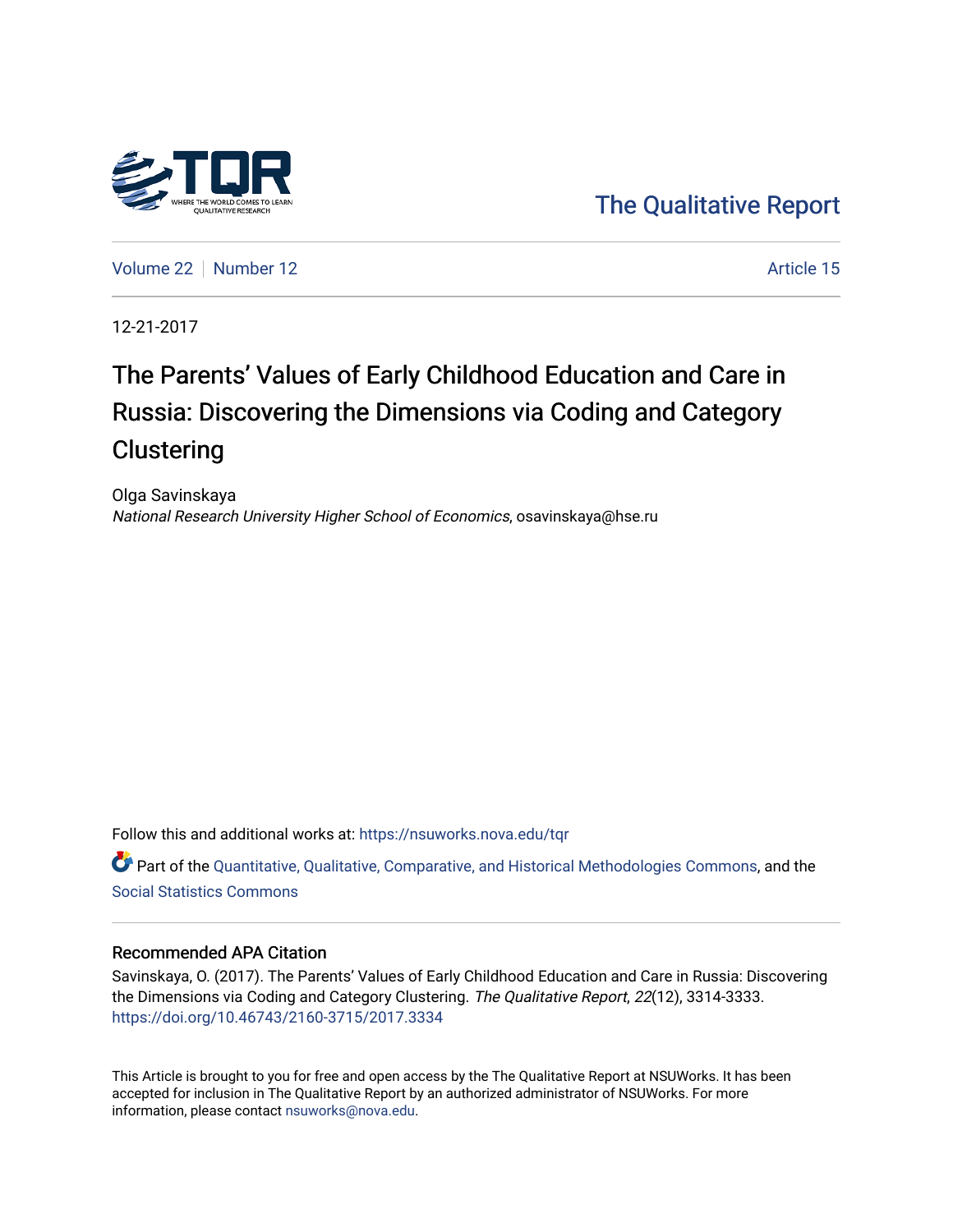# **Qualitative Research Graduate Certificate** Indulge in Culture Exclusively Online . 18 Credits **LEARN MORE**



## Abstract

In this study I explore parents' perceptions of kindergarten as a social institution for the provision of early childhood education and care (ECEC). Global reforms of this important part of the welfare state are a starting point for the research. Redefining welfare ideology and minimizing the social burden on the state leads to the public and scientific debate about the value of early childhood education and its role in investing in human development. In-depth interviews with 30 mothers were analyzed by coding and category clustering. The results show that parents understand the service provided by a kindergarten as complex, aimed primarily at daytime children's education and development in a specifically organized educational space performed by professional educators. The greatest parental value is children's opportunity to be socialized or "learn how to communicate," to resolve conflicts and to find compromises, and to relate their behavior with group-mates and peers followed by the development of life skills, surviving with routines, as well as the associated skill initiative. At the same time, the main professional competence of the educator is seen in her/his ability to create a positive emotional climate, an atmosphere of openness for the realization of a child's individuality and to create a space for comfortable communication with parents.

## Keywords

Early Childhood Education and Care, Early Childhood Education Policy, Preschool, Parents, In-Depth Interview, Parents' Narratives, Russia

## Creative Commons License



This work is licensed under a [Creative Commons Attribution-Noncommercial-Share Alike 4.0 License](https://creativecommons.org/licenses/by-nc-sa/4.0/).

## Acknowledgements

Preliminary drafts of this paper were presented at the Annual Conference "Children and the Society" by Russian Sociological Society. She also wants to thank Sally St. George and Olga Bessolova for their insightful ideas and comments that makes my paper worthy for publishing, and Anna Istomina, Tatiana Larkina, Maria Balakireva, and Anastasia Tsymbalenko for their help with interviewing and transcribing.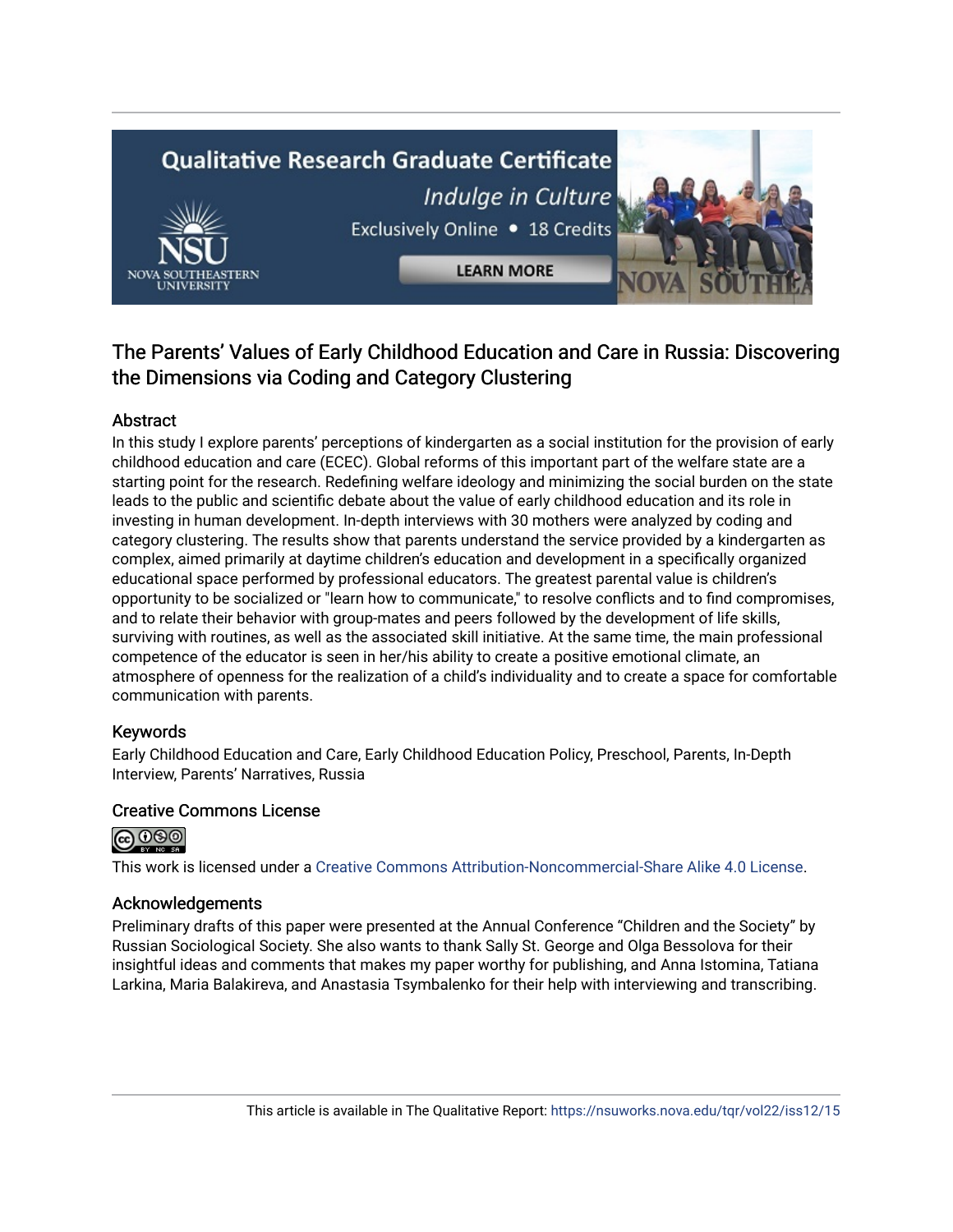

## **The Parents' Values of Early Childhood Education and Care in Russia: Discovering the Dimensions via Coding and Category Clustering**

## Olga B. Savinskaya

National Research University Higher School of Economics, Moscow, Russia

*In this study I explore parents' perceptions of kindergarten as a social institution for the provision of early childhood education and care (ECEC). Global reforms of this important part of the welfare state are a starting point for the research. Redefining welfare ideology and minimizing the social burden on the state leads to the public and scientific debate about the value of early childhood education and its role in investing in human development. In-depth interviews with 30 mothers were analyzed by coding and category clustering. The results show that parents understand the service provided by a kindergarten as complex, aimed primarily at daytime children's education and development in a specifically organized educational space performed by professional educators. The greatest parental value is children's opportunity to be socialized or "learn how to communicate," to resolve conflicts and to find compromises, and to relate their behavior with group-mates and peers followed by the development of life skills, surviving with routines, as well as the associated skill initiative. At the same time, the main professional competence of the educator is seen in her/his ability to create a positive emotional climate, an atmosphere of openness for the realization of a child's individuality and to create a space for comfortable communication with parents. Keywords: Early Childhood Education and Care, Early Childhood Education Policy, Preschool, Parents, In-Depth Interview, Parents' Narratives, Russia*

#### **Problem Statement**

Over the last 20 years, the subjeсt of early childhood education and care (ECEC) has received growing attention in the area of welfare policy in many countries (Daly, 2004; Daly & Rake 2003; Esping-Andersen et al., 2003; Rapoport et al., 2002) particularly the necessity of the welfare state to respond to gender equality of working parents (Andersson-Skog, 2007) and child well-being (Duncan & Magnuson, 2013). Keeping up with global trends, Russian educational policy for preschoolers attempts to overcome post-Soviet omissions and make structural reforms that improve the value of preschool services.

The early childhood education network in Russia has a long history of development beginning in 1917<sup>1</sup>. Historically, state public organizations were the main force in providing standardized services of ECEC. A new type of a preschool organization, "nurserykindergarten" was founded in 1959 for children aged 2 months to 7 years (Kreusler, 1970, p. 430). The state unified program of preschool education was adopted in the beginning of the 1960s; during the 1970s and 1980s, the network of preschool educational centers was enlarged significantly and was generally available for almost everyone of kindergarten age. In the post-Soviet years, a wide network of pre-schools, which were built during the last decades of the Soviet period, shrank to two-thirds. A new federal program to restore the construction and

1

<sup>&</sup>lt;sup>1</sup> It started since adoption of the "Declaration on preschool education" on December 20, 1917. The principles of unpaid and available education were defined there.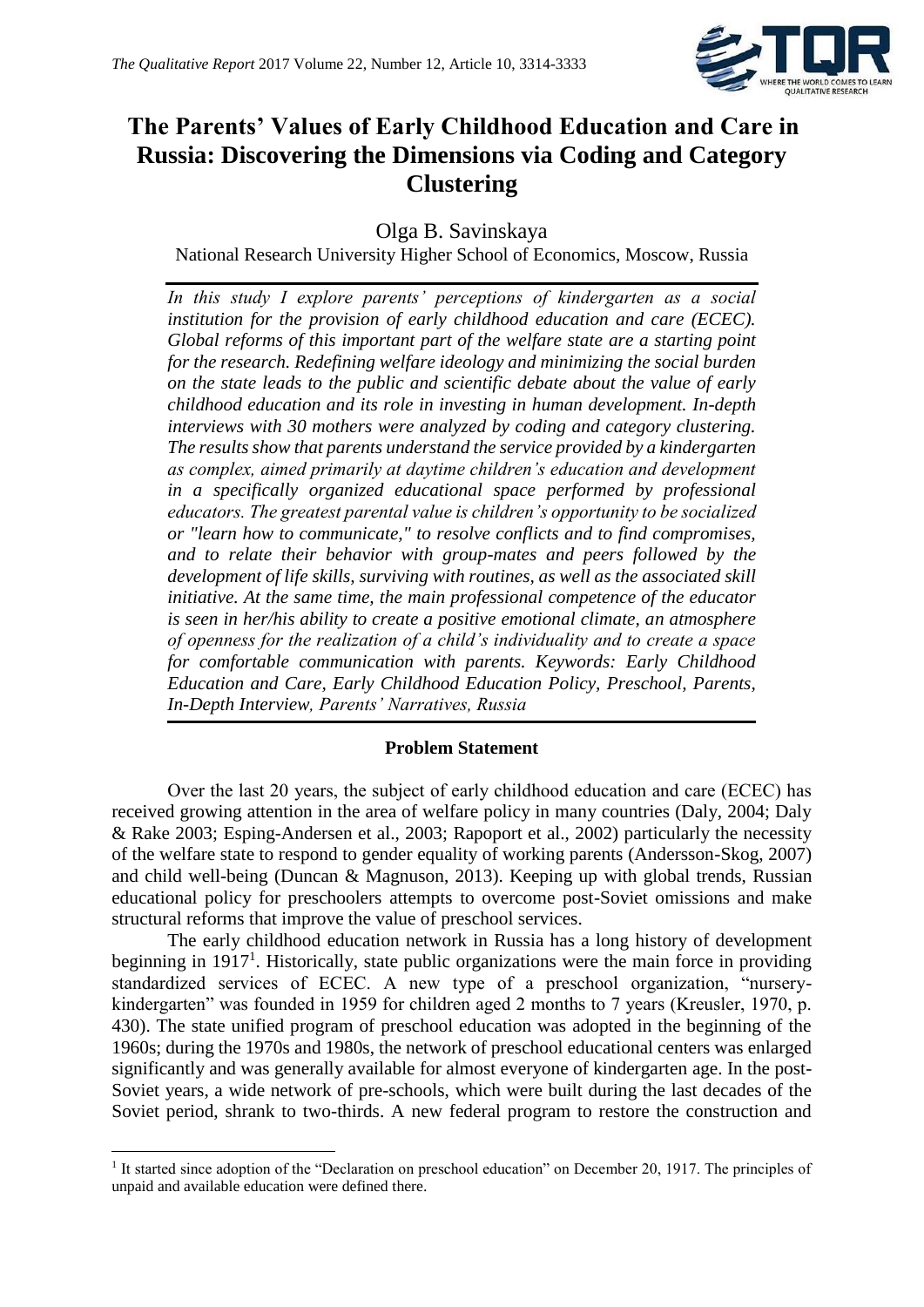**.** 

technical base of preschool education was started several years ago and 100 billion rubles (or about 3 billion USD) was allocated for the repair and construction of new buildings in 2013- 2014.

At the same time, a structural reform of education took place. The new Act on Education came into force in September, 2013. It was the first time that pre-school education was positioned as the initial stage of primary education<sup>2</sup>. This situation generated a request for the establishment of new ratings and for the evaluation of organizations that provide services to preschool education as well as a rethinking of the significance of preschool education system as a public value and a public possession. A formative type of evaluation (Weiss, 1998) will be one of the steps of the educational reform.

Currently, several projects on Russian preschool evaluation are being conducted by the Moscow Municipal Department of Education, the Institute on Psychological-Pedagogic Issues of Childhood by Russian Academy of Education, and the Institute of Education of NRU Higher School of Economics with a focus on complex multisource index construction based on experts' and professionals' views. However, these projects have not held a focus on the parents' points of view as stakeholders of the program. Moreover, the wider spectrum of social benefits that preschool gives to families and children have been ignored in the rating scales, though many researchers point out the importance of the economic, social, and cultural aspects of preschool education. It is thought that the scope of factors determining parental evaluation of preschool education is distinctly wider than the learning process itself.

To contribute to the further development of quality ECEC, I have asked parents about children's life inside the walls of kindergartens and about the different practices children participate in daily. The main goal of the study was to come to understand what parents think with respect to kindergartens as providers of preschool education and care. The question of inquiry was twofold:

- 1. What is important in the practices of kindergarten for parents?
- 2. How do they perceive the educational environment?

## **Literature Review**

#### **Socio-Economic Functions of Preschool Education and Care**

What do we know about what the public and parents value about preschool services? What should we know to improve the quality of ECEC and create a valid evaluation of the preschool education system? There has been an increasing world-wide investment in preschool education over the last few decades (Naudeau et al., 2011). There are numerous reasons for this investment with the most important associated with the fight against poverty (Greenberg, 2007), increasing social cohesion (OECD, 2013), the development of human potential (Boyd, 2013; Günindi, 2013), investing in the next generation's learning achievements (Heckman, 2006), and finally, support for families with children (Daly, 2004). The growing range of providers and the increasing number of pupils demonstrate that not only education but also care

<sup>&</sup>lt;sup>2</sup> The first Federal State Educational Standard of Preschool Education (FSES PE) was created in 2013, and as a result early childhood education was implemented by the system of educational programs. At the same time, a new requirement of quality control of both the development and implementation of these programs was established. The Presidential Decree №597 of 05.07.13 "On measures to implement the state social policy" was published which contains the following task: "k), together with non-governmental organizations, to ensure the formation of an independent system for the performance evaluation of organizations providing social services, including the definition of performance criteria of such organizations and the introduction of public ratings of their activities."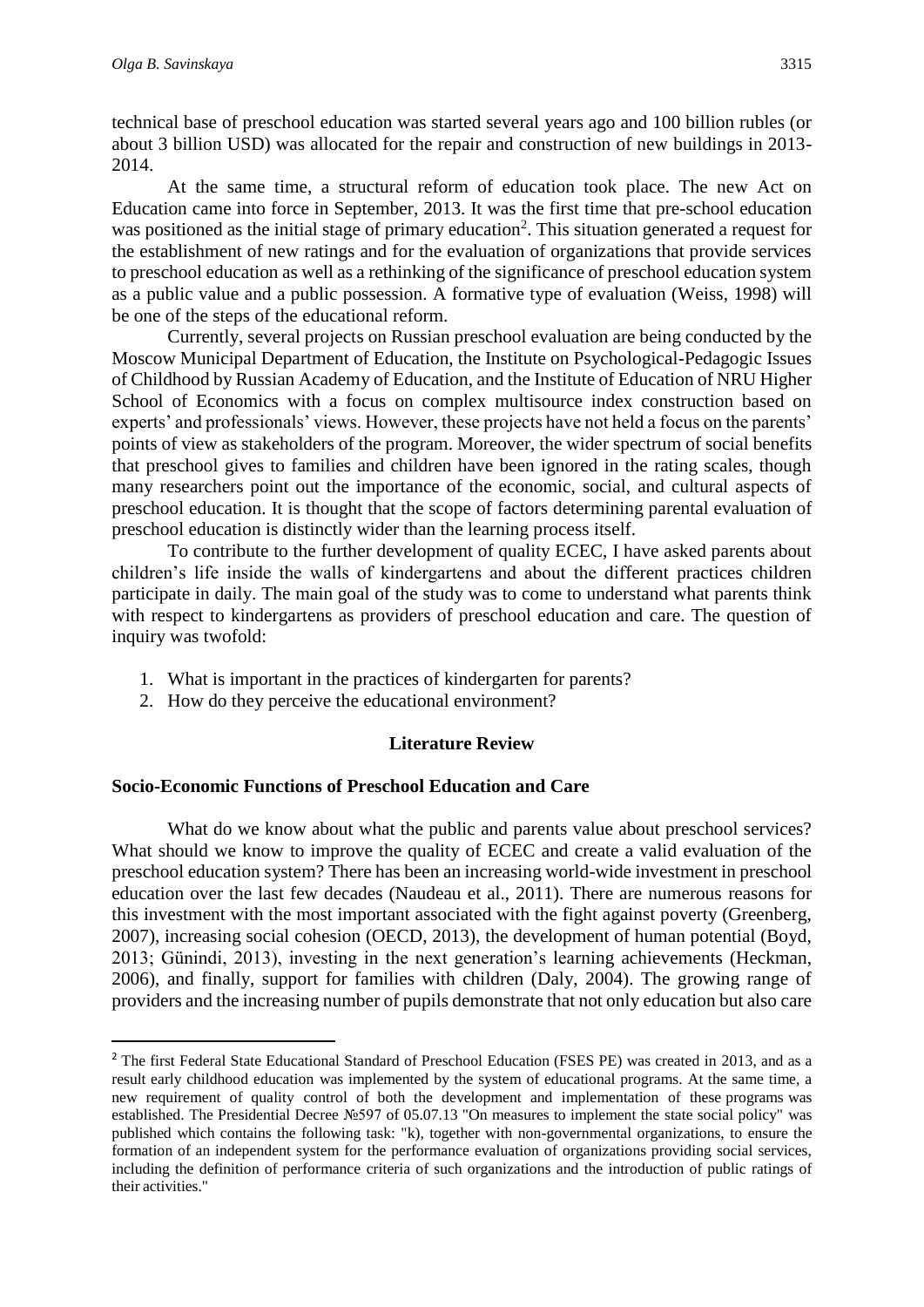for children, and early childhood development are no longer the private matter of mothers. In addition, services are becoming more open, public, and at the same time professionalized, market-oriented, and funded (Dahlberg et al., 1999).

The global trends in preschool education development have a local specificity. In the Russian context, the socio-economic institutions of preschool education are determined by their purpose—to be a measure of social support for families with children. As a result, there are public funds to subsidize preschool education, and parents' payments play a secondary role in the financing of the sector. Parents' payments for the service are correlated with household income. A typical young nuclear family in Russia is a family with at least two breadwinners. According to Rzhanitsyna (2011, pp. 87-88), typical earnings of two parents can provide only for one child, even in Moscow. Obviously, the living standards of families with many children and single parents are even lower. Therefore, subsidies for early childhood development and preschool care are tangible indirect contributions to the household income.

Another historical socio-economic consideration for Russian early childhood education is women's employment. According to Karabchuk and Nagernyak (2013), "the employment rate of women with children is nearly 10 percentage points higher than among women who do not have children" (p. 26). This leads to a conflict of social roles of working mothers (Il'ina, 2006; Savinskaya, 2011), because mothers are still mainly responsible for caring for preschool children (Gurko, 2008, p. 197; Savinskaya, 2014, p. 167). As a result, the growth of out-offamily professional child care is becoming increasingly popular not only among working parents, but even among the non-working mothers, because this type of service is needed to for mothers' psychological health, as shown in the study by Japanese researchers, Kimiko and Lowry (2013). Such research shows the socio-economic impact and value of preschool service for family members as well as for the sustainable development of society in a whole.

#### **Components of Preschool Education Service: Care, Education, and Teaching**

Other researchers and experts on preschool education have focused on internal rather than pedagogic processes. What are the internal structural components of preschool education service today? Let us look at the changes that have happened in the Organization for Economic Co-operation and Development (OECD) countries. Finland adopted a new standard of unifying three components for preschool development and education in the mid-2000s:

Finnish early childhood pedagogy combines care, education and training into a single whole, realized in the course of day activities. Pedagogical principles of early development depend on the age of the children, elements of care, education and teaching into a whole that is realized in daily activities. (NCG ECEC, 2004, p. 3)

Based on the idea that the main goal of early childhood education is the child's well- being, the principle of combining the three components is developing further:

ECEC is a whole comprising the intertwining dimensions of care, education, and teaching. These dimensions receive a different emphasis according to the age of the child and situation. The younger the child is, the greater the extent to which interactions between the child and educators take place in care situations. (p. 15)

A Canadian OECD expert group looked at a united formula for ECEC positively as well. However, they did not find that this is a prevalent practice and were able to highlight the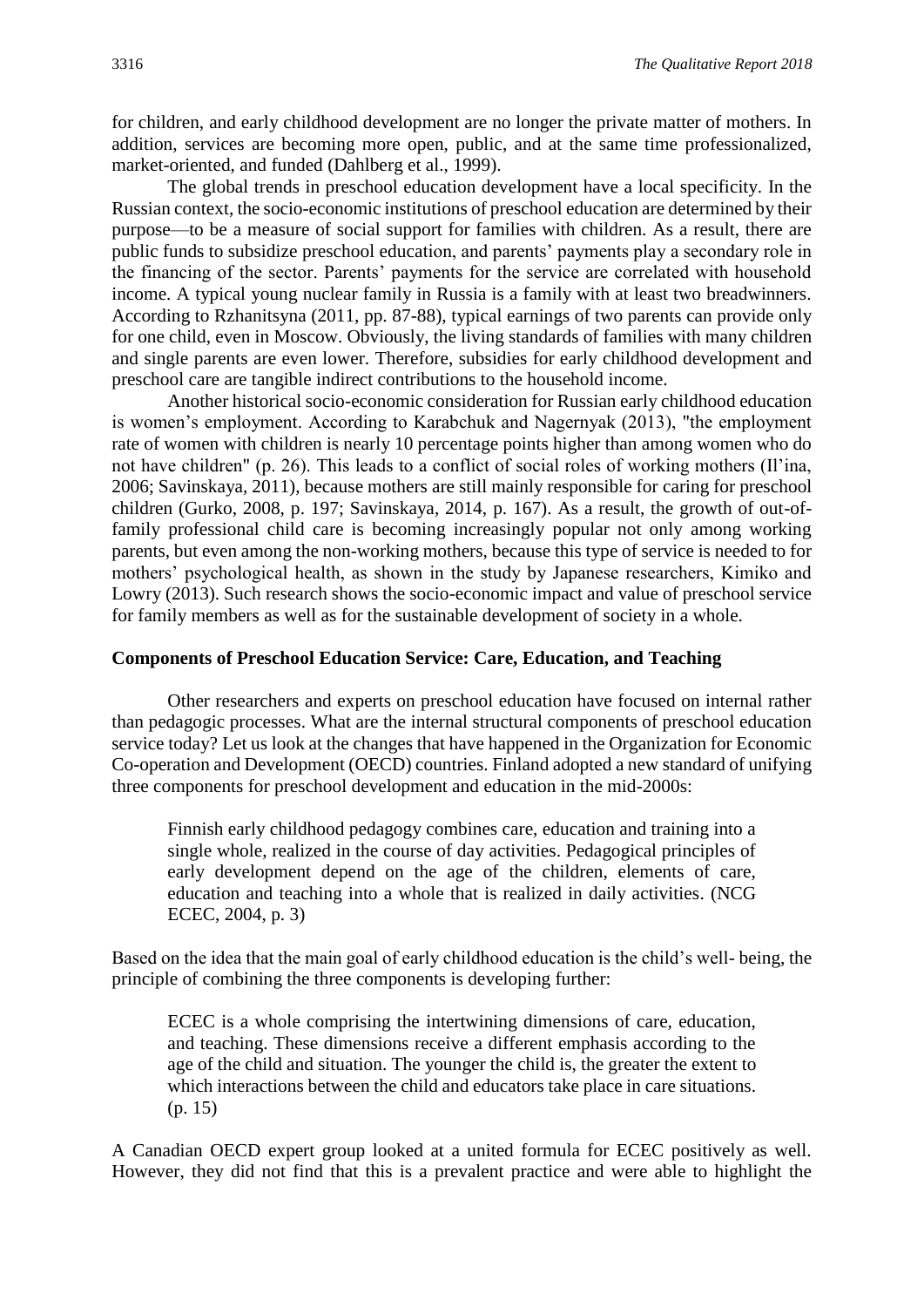disadvantages arising from practices in which there is a misbalance across the three-part approach.

The division between child care and early education gives rise to: underinvestment in child care, as if toddlers were not moving through a critical developmental stage with time-limited windows of opportunity; policy and service delivery confusion with different staff training levels and much poorer qualification levels and working conditions required of child care staff; inadequate learning approaches employed in both child care and kindergartens. (OECD Directorate for Education, 2004, p. 59)

The reconciling of education and care still remains urgent (Katrien et al., 2012; Vandenbroeck et al., 2010).

#### **ECEC Quality**

1

In the first half of the 2000s, the researchers worked to develop standards for the quality of ECEC. They proposed categories for the concept of early childhood education and care that could be useful for preschool program evaluation. Thus, the Finland standard mentioned above contains three aspects of quality services: the organization of the physical space, a comfortable psychological and social environment (NCG ECEC, 2004, p. 3). The following variables of quality services show the main principles of a holistic developmental process: the role of educator, a developing environment, the pleasure of learning (entertaining learning), language development, types of children's activity (games, physical activity, art, and artistic experience and expression), research/study, the involvement of parents, and support for children with special needs.

The new Russian ECEC standard<sup>3</sup> focuses more on the individualization of educational trajectories and the recognition of program variability. For example, a task has been developed to create a story based on a unique family photo rather than from a picture in a book. It helps children feel more comfortable in the kindergarten environment and keeps psychological links with home. Another example is in the creation of a unique set of elective lessons for any preschooler. This is a very important change, because it enables the connection between private and public sides of the education: the skills and values that were learned by children in their families could be repeated successfully in the public context of a preschool center. Diversity in the education methods and individualizing the path of gaining knowledge are an important step of Russian preschool education, which now finds itself in the midst of developing new educational programs elaborated by Mikhaylova-Svirskaya (2014), Gamova et al. (2014), Yakobson et al. (2014), and others.

#### **Researcher Context**

As we see above educational methodologists can create interesting programs based on their professional knowledge, new ideas, and previous experiences. However, the "sage" and external view of parents is still out of the professional discussions on program elaboration and evaluation. Being a sociologist, I decided to collect and systematize what is important for parents in preschool service and to share it in the public and professional dialogue.

<sup>&</sup>lt;sup>3</sup> The Russian Federal State Educational Standard for Preschool Education and early childhood development that was firstly adopted in 2013 has a lot of common principles and values with the OECD standard.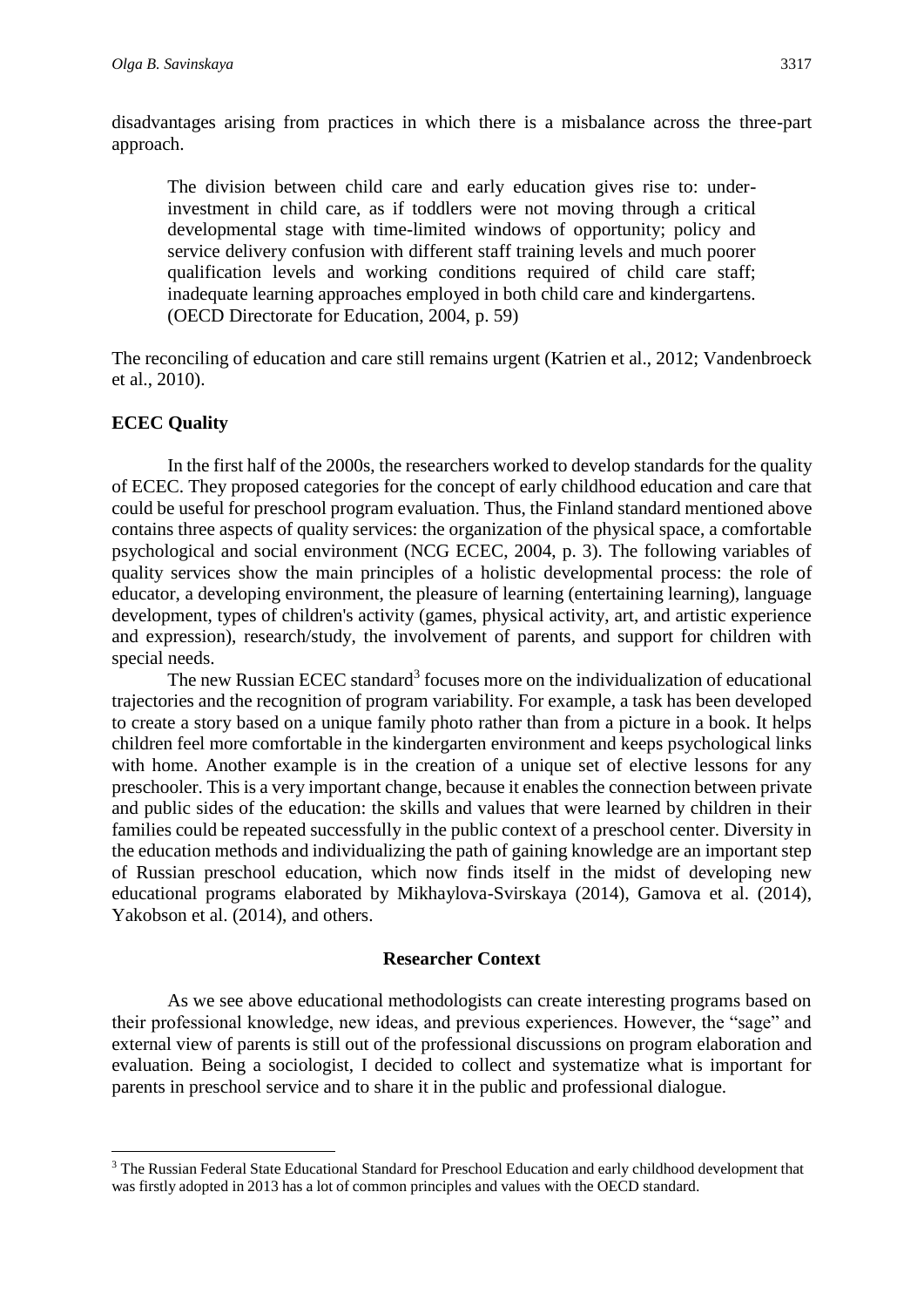Starting from the analysis of structural reforms in preschool education, I have found that the preschool organizations or kindergartens are considered narrowly as the provider of education or teaching. This point of view is easy to develop based on the opinion of teachers and educators. However, parents see the functions of preschool wider, as a supplement of a family as a social institute. This important "latent" function of the preschool education is one of the focuses of my field of research.

We identified ourselves as sociologists of a leading Russian university that actively participated in the public debates of the education reform. Evaluation of educational programs is an urgent public topic. The given research is a step for evidence-based policy. The result of the given research could help to find evaluation indicators set that could show the goodness of a program.

I do my research in the network of municipal kindergartens as a more popular form of preschool education<sup>4</sup>. "Municipal" here has several contextual meanings: it means that the majority of children of Moscow attended one of the closest kindergartens<sup>5</sup>, the quality of kindergartens varies slightly, the municipal kindergarten education program is free for parents, the payment for care service despite the city districts is relatively the same for all Moscow municipal kindergartens, it is affordable for parents and equal to 40-50 USD per month.

#### **Research Methods**

The main research question in this inquiry was centered on learning parental needs and values in relation to preschool service. Parents hold the main responsibility for children and know about their children and can therefore comment on their child's development both inside and outside of the home. They can see and hence evaluate practices of preschool organization. Based on a constructivist approach to grounded theory (Charmaz, 2011), I decided to conduct this qualitative research to find parental meanings and explanations of what is happening with their children in a kindergarten or how parents perceive kindergarten service.

#### **Data Generation**

**.** 

The field part of the research was based on convenience-based, purposeful sampling and included 30 individual in-depth interviews with mothers who are considered the more involved parents of 3- to 6-year-old children attending different public municipal kindergartens. Any mother who was walking on the playground in the courtyard with her preschool-age child was kindly asked to participate in the research and to discuss several topics on kindergarten life<sup>6</sup>. Fortunately, the weather of May and June made it a good time for outdoor talking. Recruitment also took place through online social networks using a snowball method. All the interviews were collected outside of a kindergarten. In addition to myself, four other interviewers who were female students within a sociological master's program, Applied Methods for the Social Analysis of Markets, participated in data collection. Being socially close to our interviewees, it was easy to establish communication and trusting relationships with the mothers.

<sup>4</sup> According to state statistics, the non-for-profit sector of preschool education is 1,8% in Russian Federation in 2013. Available at [www.gks.ru](http://www.gks.ru/)

<sup>&</sup>lt;sup>5</sup> There are more than about 2200 municipal kindergartens within the network of preschool providers in Moscowcity in 2013; that is why at least several municipal kindergartens are in walking distance from each household.

 $6$  According to the Russian legislation, the sociologist who is talking with an adult does not need to get written approval from an interviewee, oral is enough. The oral approvals for the interviews were obtained in each case. If, however, a sociologist is talking with a child, then written approval from the parents is required.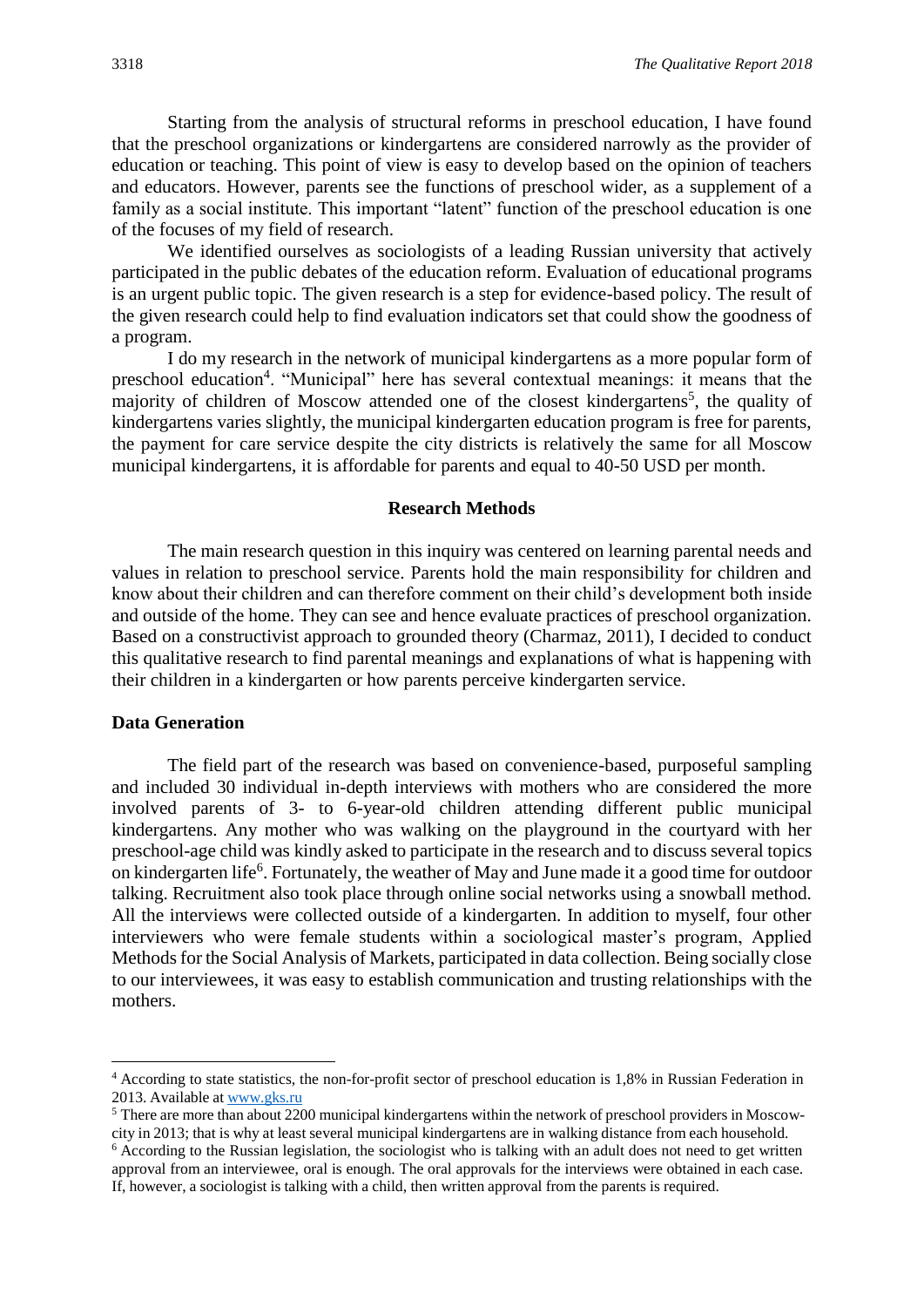The interviews were conducted in 9 of 10 administrative districts of Moscow (excluding only the central municipal district). The ages of the interviewed women were between 28 and 49 years. Twelve interviewees had one child and 13 mothers had two children. Five of them were mothers of large families with three or more children. We focused on the story about the youngest child who was age 3 to 6 years.

Since my research was based on the proposition that preschool organization is seen as a wider institute that replaces day-time at home, the interview questions were grounded on parental understandings of what is happening in the kindergarten environment during the fullday service and their reflections on the activities. Therefore, my interview guide (Patton, 2002) contains two temporally ordered lines of questioning: (a) the past regarding the choice to enroll in a kindergarten and the process of the child's adaptation, and (b) the current child activities from morning to evening as a part of a child's life and development. As a result of this, 10 questions were integrated into the interview guide covering,

- enrollment
- preparing for preschool, adopting to a new schedule and stage of life
- the daily routine in preschool, the reconciling of working hours of a preschool center and a parents' work, whether the timetable matches other routines, for example, additional lessons outside preschools
- teachers in a preschool and parental understanding of teacher professionalism
- the learning process and lessons according to basic educational programming (academic, artistic and musical skill development, physical activity, speech therapist lessons), performances before main holidays, additional paid lessons in the preschool
- catering and issues of children's diet and preferences
- healthcare in the preschool (immunization, cardio diagnostics, and exercise)
- preschool as space for children's communication and spontaneous role playing
- issues of diversity (income, ethnic, gender) tolerance
- common issues of child security

For example, regarding the topic on what the first days in the kindergarten looked like we asked, "What do you remember about the day your child first attended kindergarten? Describe the day in as much detail as possible. How long was your child in the kindergarten that day? Did he/she attend the kindergarten part-time during first month? How often was your child sick during the first year of attendance? If you are working, please tell me how easy or difficult it was to get on a "maternity sick-list" at your workplace? How has your child changed since he or she enrolled in kindergarten?"

All interviews took about 40 minutes and were tape-recorded; each dialogue was approximately 2,500 to 3,000 words.

## **Rigor**

To maintain an ethic of neutrality, I decided to conduct interviews outside of kindergartens in the courtyards of the surrounding areas on children playgrounds. I and my colleagues asked mothers to participate in the research, and if a positive answer was obtained, the interview was started. The interviewee's demographic and socio-economic status was noted to assist with purposeful sampling. *Within-method* triangulation (Denzin, 1970), that is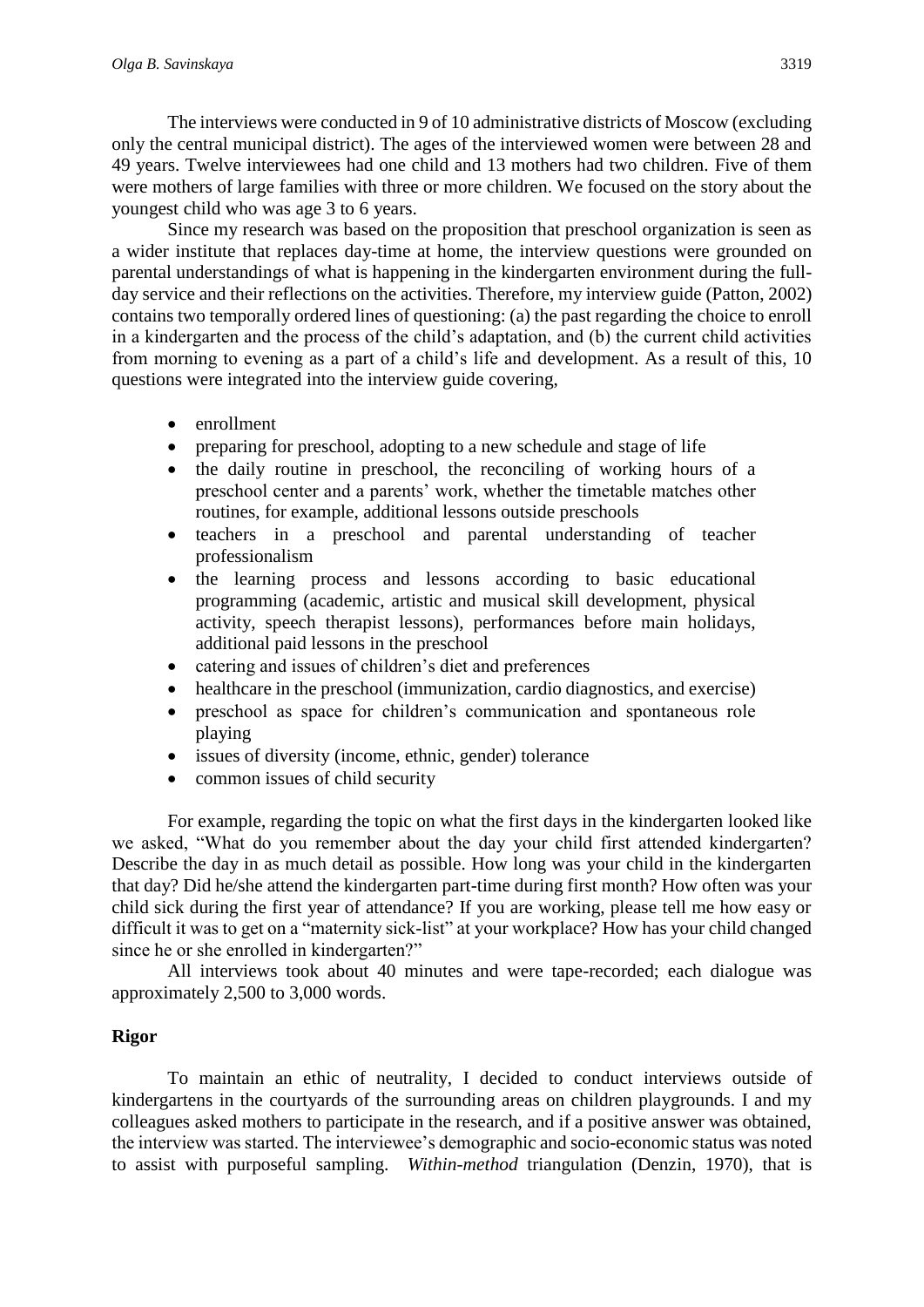collection of information from different voices of parents and different researcher and interviewers' views was undertaken for the verification of data generated process and the interpretation of results. To determine the best analytical process, a presentation and discussion in the Moscow-city Public Chamber and two seminars with research scholars and students from two universities (Higher School of Economics and Moscow State Pedagogical University) were conducted. As a part of the debates, the clustering model that is presented below was discussed in detail and reconstructed several times after the critical triangulated discussions with colleagues. It makes the research process more credible and confirmable, as suggested by Lincoln and Guba (1985).

#### **Analysis and Interpretation**

The gathered data were coded using a grounded theory strategy (Charmaz, 2011; Glaser & Strauss, 1967). As Charmaz wrote, "Coding is the pivotal link between collecting data and developing an emergent theory to explain these data. Through coding you define what is happening in the data and begin to grapple with what it means" (p. 46).

Because initial coding sticks closely to the data, all the interviews were divided into meaningful segments which were given codes. Most of the codes were related to the topics of the interview guide, for example, "schedule," "catering," "healthcare," and "diversity," but others grew from the transcripts— "emotional comfort," "I/me identity," "physical activity," "routine experience," "child self-dependence." Other codes came from the narratives. For example, I found an in-vivo code, "learning to communicate," that added value to "spontaneous games." These coding procedures helped me to name the processes and practices that I found occurring in the kindergarten.

In the next stage, focused coding, I constructed sub-categories which are presented in Table 1. I have created 12 sub-categories grouping the initial codes according to their similarity and specificity related to kindergarten education, socialization, and care. That schema is related to the state standard of preschool education and helps to construct parents' views as compared to professional views.

In the third stage of analysis, I tried to find the category that united sub-categories into a whole semantic space. I asked the questions about which terms could widely represent varied sides of children's lives inside of kindergarten and yet be specific enough to describe precisely what is happening inside of a kindergarten. I found one core category, "educational environment," to represent different aspects of child well-being, safety, and motivated activity in the space of kindergarten that account for parents' attention to educational conditions (see Table 1). Later, I decided to add one more core category, "actors," who are the people who create the "educational environment." The category, actors, includes one of most important persons for parents, the teacher. "The teacher" has several identified codes in the parents' narratives, parts of which are presented in the Table 1.

| Table 1. The list of sub-categories and initial codes for the core categories "Educational |  |  |
|--------------------------------------------------------------------------------------------|--|--|
| <b>Environment</b> " and "Actors"                                                          |  |  |

| Core categories            | Sub-categories                                                                    | Initial codes and quotes                                                                                                                                                                                                                                                                                                                                                                                                         |
|----------------------------|-----------------------------------------------------------------------------------|----------------------------------------------------------------------------------------------------------------------------------------------------------------------------------------------------------------------------------------------------------------------------------------------------------------------------------------------------------------------------------------------------------------------------------|
| Educational<br>environment | Preparing and adapting<br>to the "educational"<br>environment" of<br>kindergarten | Self-dependence - "She learned to eat herself, hold a spoon, dress<br>off, dress on, clean the teeth, go to bed for day sleeping, but I suppose<br><i>it was natural process before the kindergarten attending</i> " (int. 2).<br>Positive-going adaptation – "She came for half an hour, and was<br>happy. New friends, new toys. She said "I like it a lot. Leave me here,<br>mom, for a long time tomorrow, please" (int. 4). |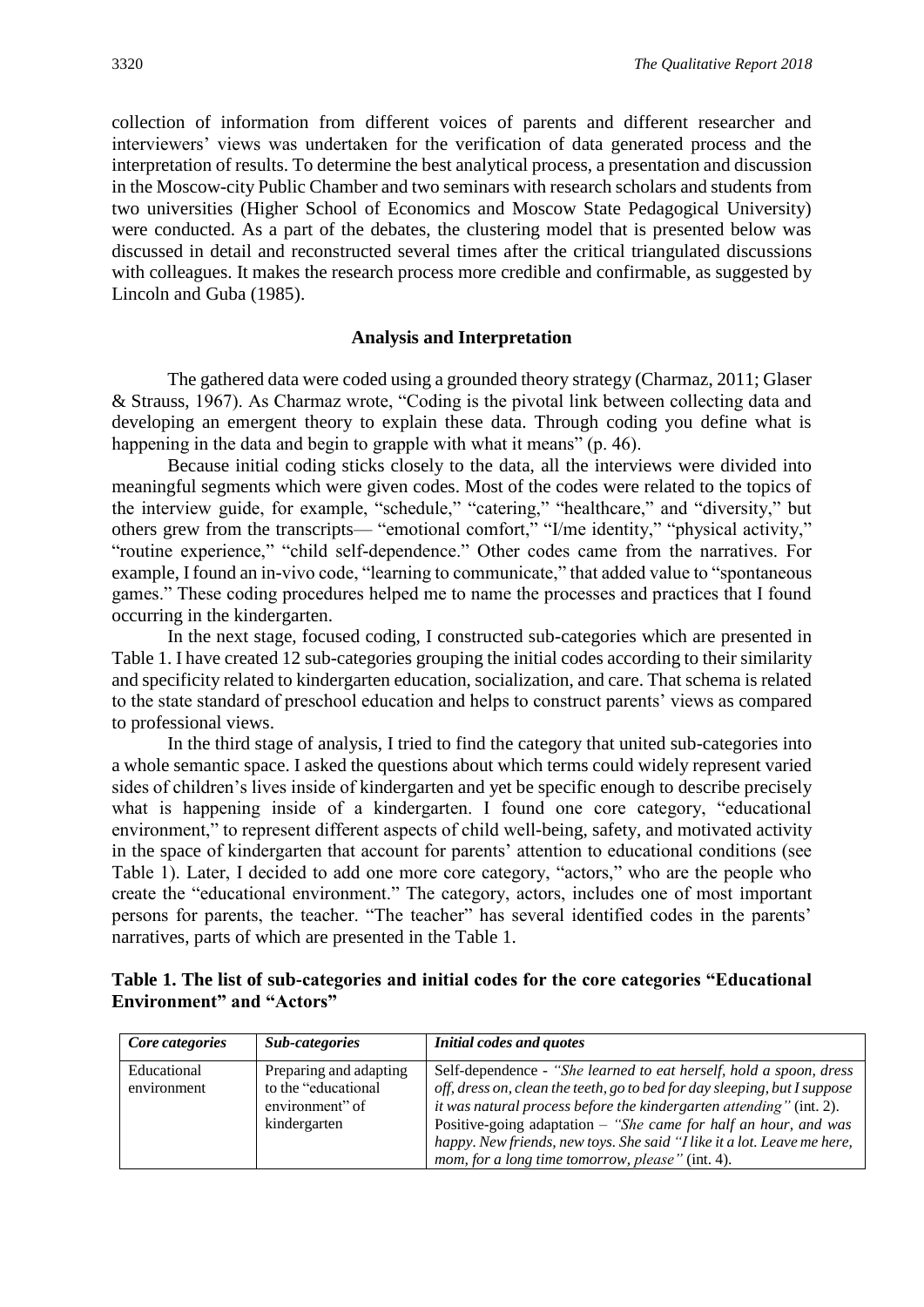| Child security           | Trusted professionals - "Strangers cannot pass in" (int. 10).                                                                    |
|--------------------------|----------------------------------------------------------------------------------------------------------------------------------|
|                          | Secure outdoor activity - "There is secure equipment on the                                                                      |
|                          | playground and fence around" (int. 10).                                                                                          |
|                          | Good catering - "The food is good" (int. 10).                                                                                    |
|                          | Secure class space - "There are no acute angles in the class space.                                                              |
|                          | Carpets are on the floor, tables have a semicircle, chairs too" (int.                                                            |
| Schedule                 | Full-day schedule in the kindergarten - "They have breakfast at $8$                                                              |
|                          | a.m. Then they walk. After lessons they have a lunch at 11.30 a.m.                                                               |
|                          | then they sleep" (int. 3).                                                                                                       |
|                          | Relation to mothers' work schedule - "If I can't be in time at 6.30.                                                             |
|                          | p.m., I ask for a grandmother, and she helps me" (int. 3).<br>Menu - "The menu is displayed in a locker room in a special place. |
| Catering                 | In the evening, when I come for my child, there is already a new                                                                 |
|                          | menu for the next day" (int. 2).                                                                                                 |
|                          | Special catering and dietary - "Allergic children have special dietary                                                           |
|                          | $needs$ " (int. 5).                                                                                                              |
| Communication and        | In-group and out-group children - "No one walks in the yard                                                                      |
| spontaneous play with    | according to their ages. Just one-two. But they need to play" (int. 7).                                                          |
| peers                    | Learning to communicate -"I like kindergarten, yea. There is an                                                                  |
|                          | opportunity to gather children together and to show them something                                                               |
|                          | interesting, develop them. And the communication as a plus"(int. 7).                                                             |
|                          | "My child has been changed for the better. He became more focused,                                                               |
|                          | is getting along with kids" (int. 15).                                                                                           |
|                          | I/we identity - "When the kiddies go to the kindergarten, literally in                                                           |
|                          | a month it is already noticeable they more often say "we" and "us."                                                              |
|                          | Not "I'm going," but "we're going" (int. 5).                                                                                     |
| Teaching and             | Lesson conditions - "I see that there is a board, a lot of didactic                                                              |
| preparation to school    | material in the class. They do contests and so on" (int. 1).                                                                     |
|                          | Special therapy lessons - "I don't see the process, but the result. I                                                            |
|                          | see that my kid has been speaking clearly and I like it" (int. 2).                                                               |
| Artistic development     | Musical lessons. Performances - "The new music teacher has                                                                       |
|                          | appeared and they learn by heart a lot of new poetry. She prepared                                                               |
|                          | a good performance for March 8" (int. 2).                                                                                        |
| Physical activity        | Special lessons. Swimming pool. Outdoor activity with parents -                                                                  |
|                          | "We have "ritmica," swimming pool lessons, aikido, all of these are                                                              |
|                          | <i>optional.</i> " (int. 1)                                                                                                      |
| <b>Emotional support</b> | Keeping a good mood- "There is good cheerful music in the                                                                        |
|                          | morning, they do exercises. They came with smiles every morning                                                                  |
|                          | and try to cheer the child up" (int. 26).                                                                                        |
|                          | Positive attachment - "He likes his teacher, likes to show pictures                                                              |
|                          | (photos) of her when we a looking them at home and smile<br><i>immediately</i> " (int. 15).                                      |
| Physical comfort         | Mobility - "They move always. They like to play badminton,"                                                                      |
|                          | roundelay, others moving games" (int. 15).                                                                                       |
|                          | Temperature regime - "There is a special order to dress: no one                                                                  |
|                          | should wait for others in warm clothing" (int. 11).                                                                              |
|                          | Medical monitoring - "They have immunization according to age. A                                                                 |
|                          | nurse looks after every child in the morning" (int. 9).                                                                          |
| Tolerance to social      | Difference between children - "I don't see differences in my group.                                                              |
| differences              | At least it is not noticeable for me" (int. 18).                                                                                 |
| Openness and parents'    | Locker room as space for information change - "Every craftwork is                                                                |
| participation            | presented in the locker room and we can discuss it. And it is updated                                                            |
| opportunity              | constantly" (int. 2).                                                                                                            |
|                          | Conditions for everyday short conversations - "The teachers are                                                                  |
|                          | contacting me every day. They can talk 10 minutes or whatever time                                                               |
|                          | $I need$ " (int. 6).                                                                                                             |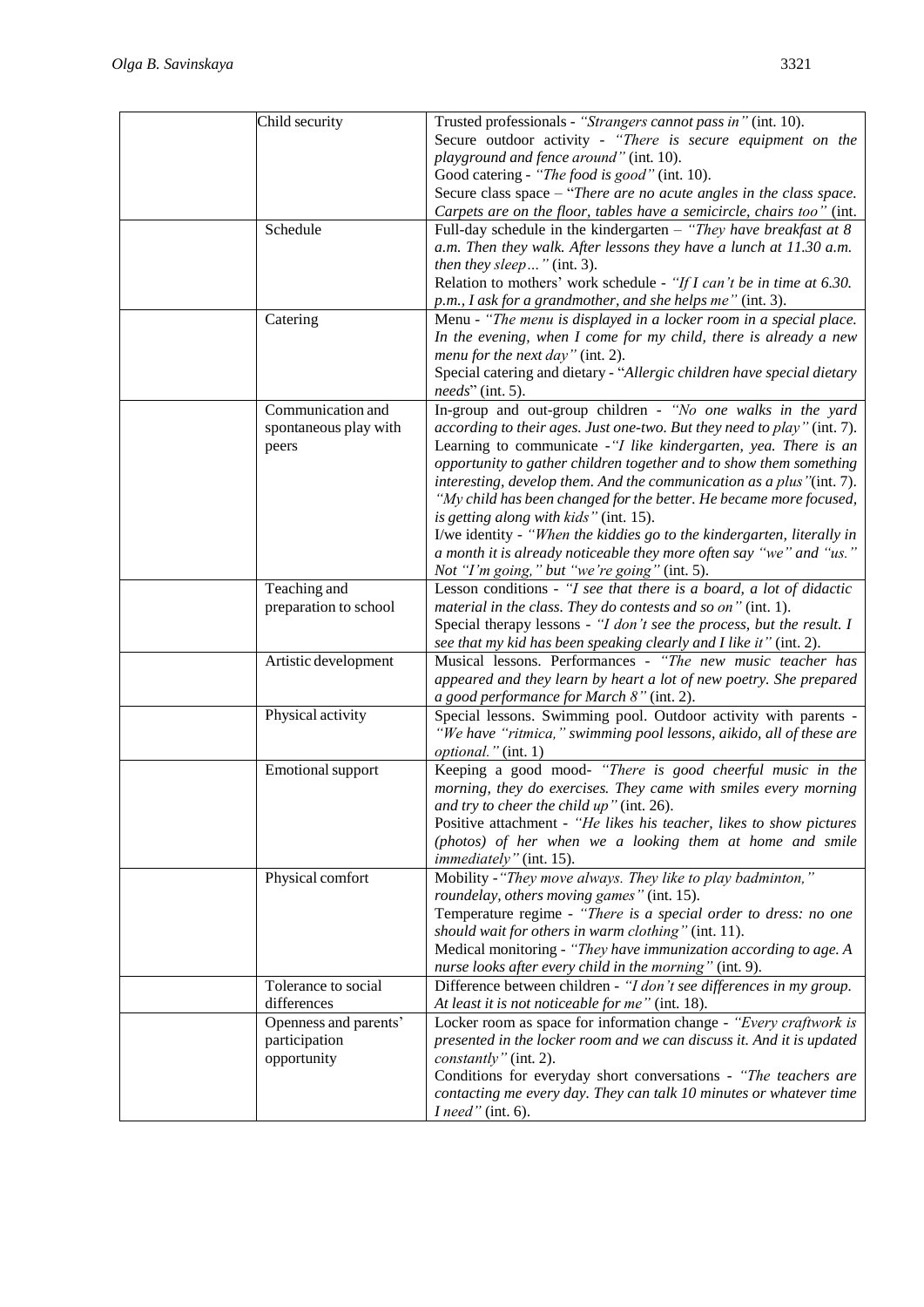|        | Love for children - "The teacher must love children, I think, know      |
|--------|-------------------------------------------------------------------------|
|        | how to get along with them, have a way with the child, and also have    |
|        | the energy and desire to come up with something, find non-standard      |
|        | <i>solutions.</i> " (int. 17)                                           |
|        | To be modern - "Today's children tend to prove their opinions, they     |
|        | argue. The educator must be able to entertain them with something.      |
|        | If there is a conflict, punishment is out of the question by all means. |
|        | The teacher can say "sit down, relax", but it's better to offer         |
|        | something interesting to do." (int. 2)                                  |
| Actors | <b>Teachers</b>                                                         |

#### **Clustering of the Sub-Categories**

As I continued to examine the sub-categories, I visualized the data and concepts from the parents' views of the educational environment and the actors who construct it. To make more sense of their views and to make them more visible, I used the technique of clustering as a fourth step in my analysis process. According to Charmaz (2011),

You gain a way of shifting and sorting your material while you create a pattern about, around and through your categories. Clustering lets you make what lurks in the background jump into the foreground. (p. 87)

Clustering and sub-category visualization led me to realize that some sub-categories should be outside of "educational environment." Some sub-categories play the role of connectors between "home" and the "educational environment" of kindergarten. There are two subcategories, "preparing and adapting to the educational environment of kindergarten" (which represents the "past") and "openness and parents' participation opportunity" (which represents the current relationships between the parents and the kindergarten.

I put another category, the "teachers, outside of educational environment because they are the main "actors" who adapt and reconstruct the kindergarten environment and relate it to children's "home" and make space for parent-teacher communication, all of which become the social "space" that surrounds kindergarten. The sub-categories that represent the space and conditions of the education (including the socialization)<sup>7</sup> are the parts of educational environment. In addition, I saw parents as actors and tried to represent all of the practices that demonstrated parental interest in the activities of their children's care and education (see Figure 1). All of them are important to parents because they talked about it consistently and with a confidence according to transcripts and quotations.

The 10 remaining sub-categories were united into three thematic groups of "axis" care, constructing comfort, and educational activities. Educational activities is the first thematic group that related to the main goal of kindergarten: to give preschoolers a preschool education. It links to educational curricula and to parents, teachers, and other actors in the educational process.

The themes, care and constructing comfort, are necessary conditions for educational activities. In my scheme, care supposes the primary conditions for child well-being. I tried to answer the question, "What allows a child to be healthy, vigorous, full, active?" Constructing comfort, the last axis united the rest of sub-categories that addressed bodily, emotional, and social conditions for a creative educational atmosphere. I decided to single out these two groups of sub-categories, because the first group, care, is more explicit in educational curricula, and

**.** 

 $<sup>7</sup>$  According the Russian Act of Education (2012), "education" is defined as "vospitanie" and teaching. In turn,</sup> the Russian word, vospitanie, is defined as personal development, creating conditions for self-defining and socialization based on socio-cultural and moral values and norms and rules existing in the society in the interest of human, family, society, and state (article 2).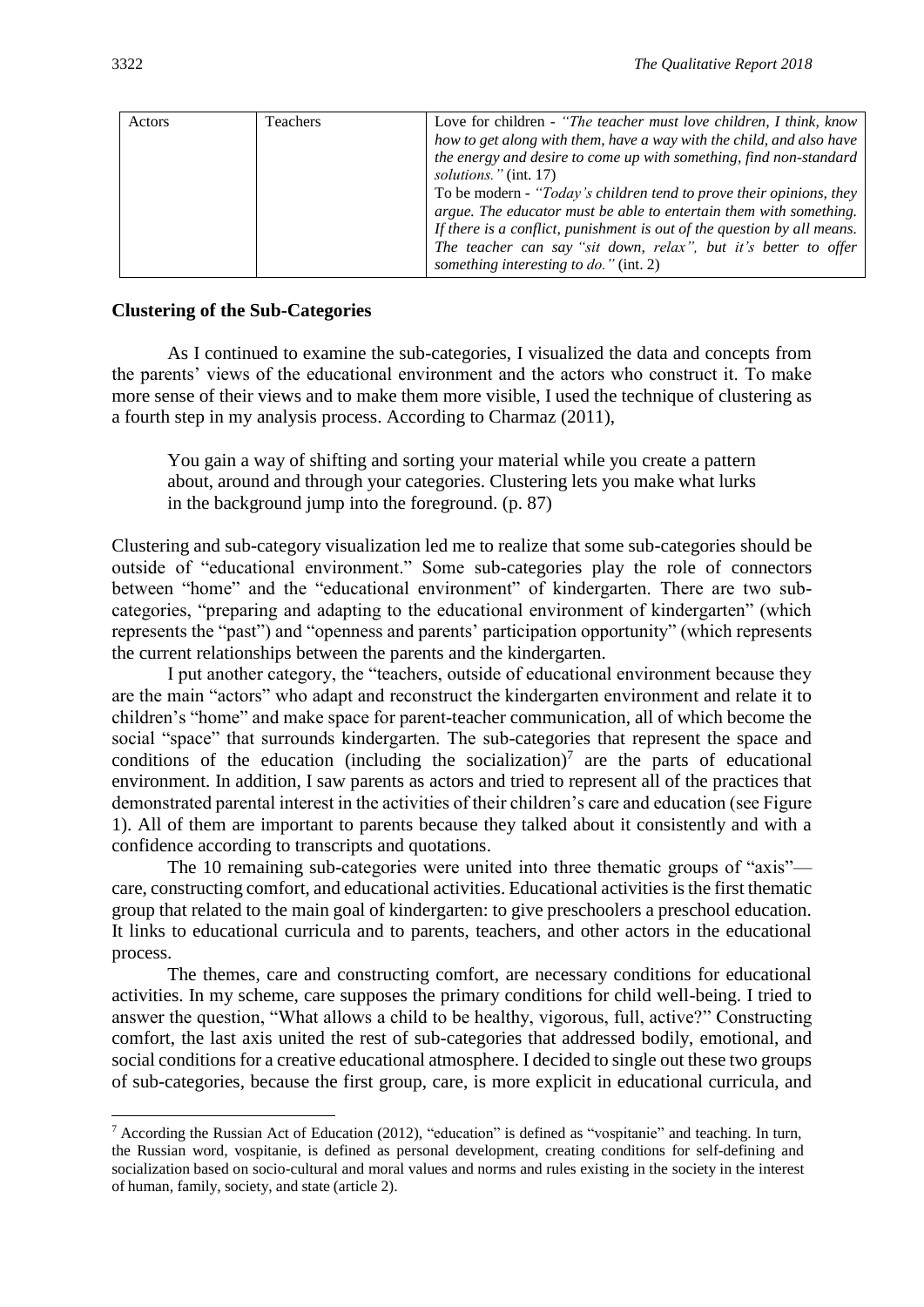constructing comfort is important for parents and only implicitly presented in professional discussion.

As I described above, two sub-categories outside of educational environment, preparing and adapting to kindergarten and openness and participation opportunity, make linkages across parents as actors, home as place, and the educational environment. Although the informants did not talk directly about their own role in creating the educational environment, I put "parents" as another important set of actors along with teachers who constantly communicate via "openness and participation opportunity" to link home and kindergarten for a child. This visualization supports the parents' positions in preschool education and raises their role and responsibility in the educational process. To be always in contact and able to coordinate with the teachers on the educational process are valuable for parents (see Figure 1).



Figure 1. The clustering of parents' values of kindergarten.

#### **Findings**

#### **Conceptualizing the Educational Environment**

As you can see, I grouped all the sub-categories within the themes that are part of the common context of the educational environment. Based on quotations and meanings mentioned above I show how parents perceive different practices and activities.

A kindergarten is a specialized facility, traditionally located in a standalone building, with a standard breakdown into different areas used for specific types of activity within each "group unit" (i.e., playing, sleeping, taking meals, changing clothes, walking within a specially designated area). All these activities are woven into the daily routine and aimed at the progressive development of self-care skills and a healthy way of life.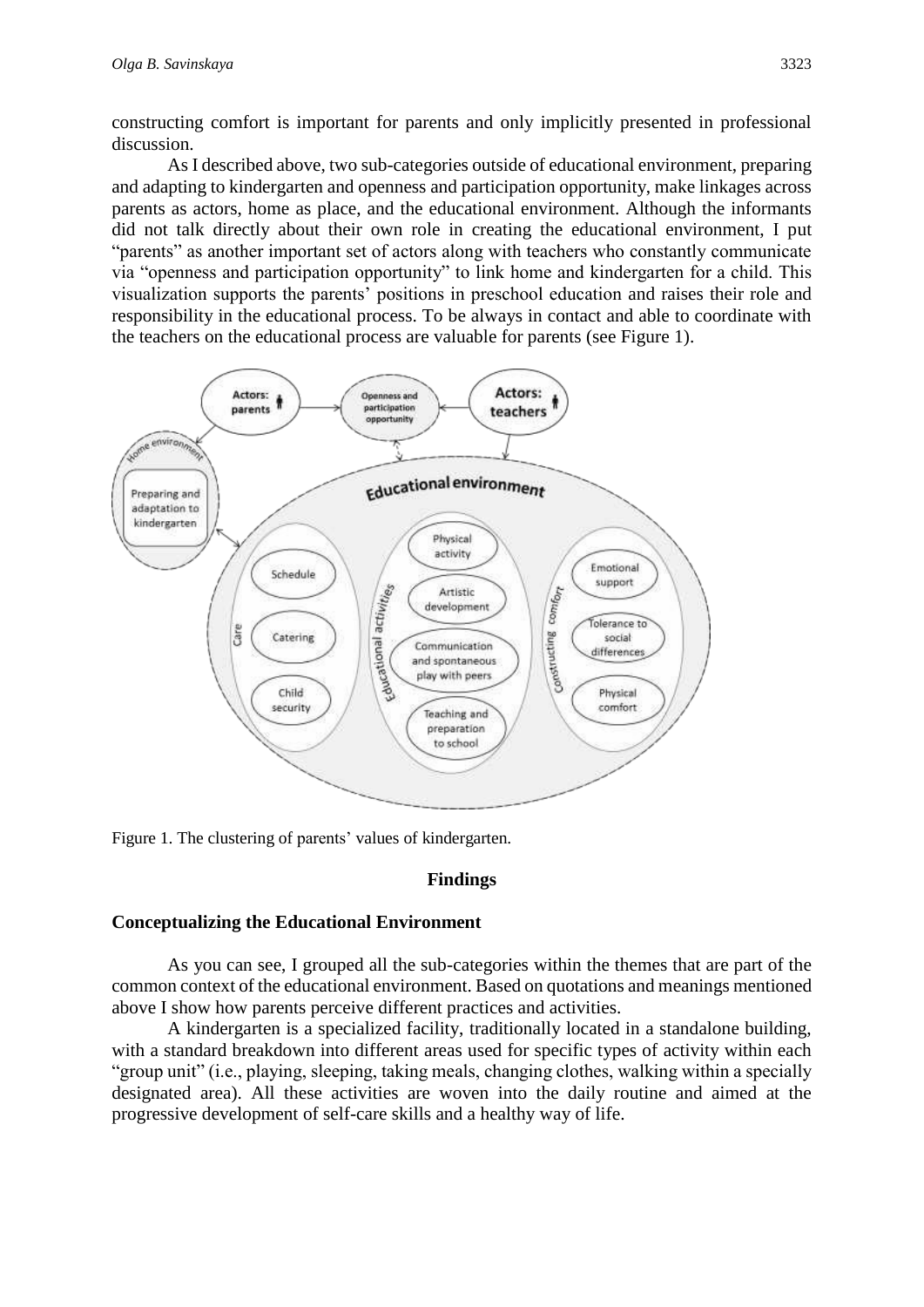**Care**

This facility and its harmonized activities provide for a specialized educational environment—an environment for development, exploration, interaction, and befriending. How do the parents define this environment? What importance do the parents see in their children going to the kindergarten and in their group as a special environment?

**Schedule.** The schedule it the main characteristic that defines the specific order of kindergarten environment. If home is more relaxed with more sluggish activities during the day, the kindergarten learning environment is organized as a saturated series of planned and semi-planned events. Following the schedule is associated with a professional's ability to switch the children's attention and motivation, changing activities to achieve educational objectives.

*"They have breakfast at 8 a.m. Then they walk. After lessons they have a lunch at 11.30 a.m. then they sleep…" (int. 3) «Keeping up with schedule is an important professional skill, I can't do it at home."* (int. 5)

The length of a kindergartener's day is related to parents' workhours. Usually, a typical Moscow kindergarten operates for 12 hours, from 7.00 a.m. to 7.00 p.m., but sometimes this time is not enough to finish a workday, and mothers ask for an additional help,

*"If I can't be in time at 6.30. p.m., I ask for a grandmother, and she helps me."* (int. 3)

**Catering.** In every kindergarten there are menus placed at the entrance and in each group's locker room, which makes it possible for the parents to adjust their evening menus at home.

*"There is a menu on the wall. I always read what they have for afternoon snack to know how to feed them later, how well-fed they will be when they come back home, so that I don't give them too much to eat or demand that they eat it all."*  (int. 3)

Also, there are rules for parental participation in the kindergarten's food products quality control.

*"Any parent can come into the kitchen if he/she has a health book. A parent, for example, can take part in checking on the foodstuffs that are brought in every morning. Whether the apples are OK, whether the foodstuffs are not spoiled. Any parent can do that. But not all of them do." (int. 9)*

And finally, the feeding of children has also become a point for active parents' actions, even leading to some positive changes after their civil protests:

*"Yes, I'm aware that the menu is posted in the locker room in a special place. In the evening, when I come there, the menu for the next day is already there. One year, the children were fed very badly. There was a problem with cereals, there was little soup too, and then the moms put up a picket demanding that the children's menu be changed."* (int. 2)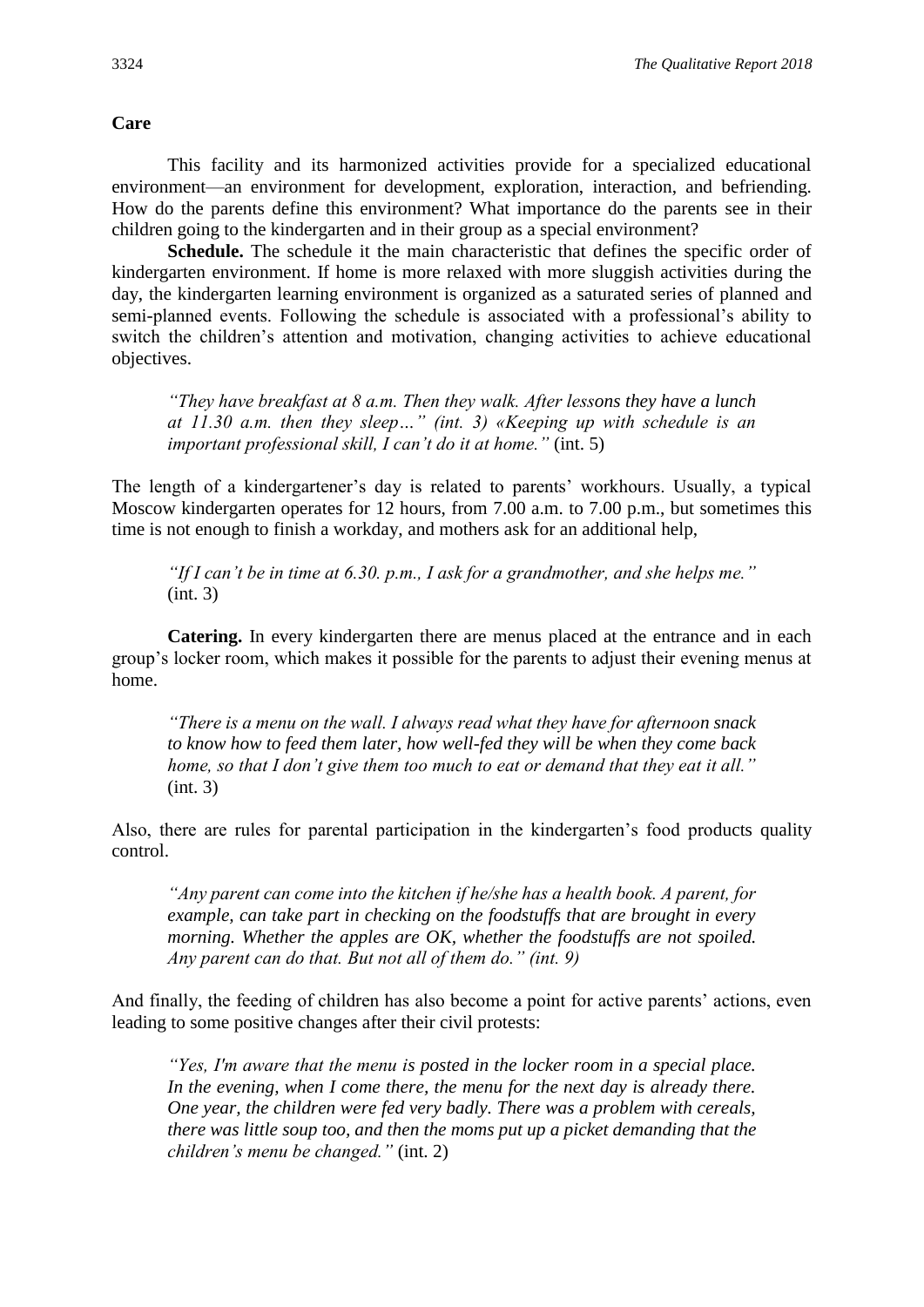**Child security.** The basic characteristic of the kindergarten environment is that it is a secure place. The meanings of secure place are complex. The first aspect is related to people. It is the guarantee that only professionals are working with children and any other person in the space of the kindergarten is identified, "Strangers cannot pass in." (int. 10)

Another aspect concerns equipment outside and inside of kindergarten:

*"There is secure equipment on the playground and fence around"* (int. 10). *"There are no acute angles in the class space. Carpets are on the floor, tables have a semicircle, chairs too."* (int. 15)

#### **Educational Activities**

**Physical activity, artistic development, and teaching and preparation to school***.*  The interweaving of spontaneous and organized activities creates a continuous learning environment. Trusting the preschool teachers, the parents evaluated the learning processes based on a combination of variable activities variability. The opportunity to choose and obtain individual learning paths was perceived as crucial. Discussing these issues, parents turn to the conditions of teaching, which they observe daily:

*"I see that there is a board, a lot of didactic material in the class. They do contests and so on."* (int. 1) *"I don't see the process, but the result. I see that my kid has been speaking clearly and I like it."* (int. 2)

Parents evaluated their experiences of being participants in their children's performances or sporting events. They mentioned, how children prepare their roles at home, and they look at these activities on the final stage, for example, when the event is coming, how positive, emotionally expressive it is.

*"The new music teacher appeared, and prepared a wonderful matinee for March 8. My daughter taught many poems and his role in the play. Everyone tried, singing and dancing. I almost cried, all were very moving."* (int. 10)

**Communication and spontaneous play with peers***.* The parents' main motive for sending their children to a kindergarten, which they were willing to share in their interviews, is the desire to teach their children how to communicate, to live together with their age-mates, to find common interests and share their discoveries, not to be afraid of conflicts as "workplace situations," where the children learn how to find amicable solutions and compromises (a "common language"). Taking the child away from the family environment and putting him/her into a fundamentally different place (i.e., into the playground environment of the kindergarten's "group unit," brings about significant changes in the child's life. The latter is a varied environment, where the child is to able to gain life experience through being together with other children, acquiring independence not only in performing routine matters, but also in developing the child's own opinion of his/her age-mates' behavior. This is an environment for providing the child with initiative for spontaneous role-playing games, and at the same time, for developing the children's "collective identity" as a group and the ability to defend his/her friend—boy or girl—to feel the integrity of the group. The parents have a positive view of this complicated move into a new action environment and the subsequent growing-up process accompanying this move. Their reasons are the following: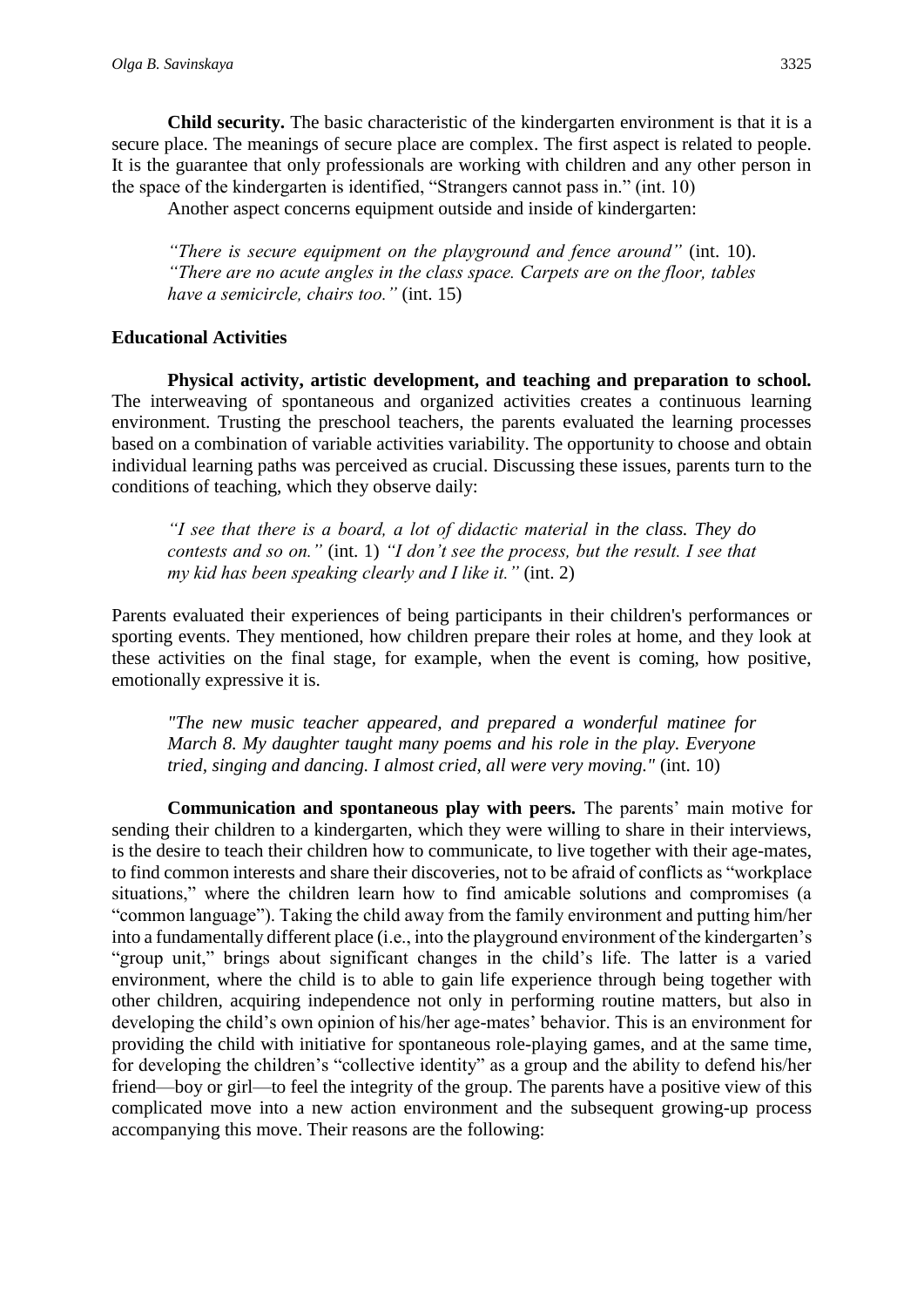*"Maybe because it is an integral part of children's life, they should communicate with each other."* (int. 19)

*"Of course, the child can be kept at home and closely watched by the mother and grandmother, but even doing our best bringing him/her up, we are unable to compensate the child for his/her communication with the age-mates. And it is simply necessary for children aged 4 to 7. They learn from each other."* (int. 3)

*"I think the conflicts they are having now are necessary for them to learn how to resolve them by themselves. In other words, if my child comes home and complains about something, we analyze the situation and find out what and how should have been done."* (int. 7)

*"When the kiddies go to the kindergarten, literally in a month it is already noticeable they more often say 'we' and 'us'. Not 'I'm going', but 'we're going'. This kind of team spirit pops up instantly. She begins to look around and notice much more."* (int. 5)

#### **Constructing Support**

Traditionally, the understanding of a good preschool is related to care and education (e.g., the conception of ECEC). However, parental attention to varied aspects of child wellbeing in supportive environment stimulates me to create a special theme, constructing support, to unite these sub-categories.

**Emotional support.** The formation of "we" and "I" in the identity structure of the child leads to establishing sustainable positive emotional relationships with the child's age-mates and the ability to coordinate his/her actions with those of the age-mates (i.e., to develop friendship, however, the parents may not yet call it friendship as such). The first friendship experience is the result of the kindergarten's broad and free-to-communicate environment, which is highly important for the well-being of the children and their healthy development.

*"It so happened that all of them have been together for a long time, and the toys were about the same, as well as the games and the pastimes. Not that they are friends... they just feel great being together." (int. 5) "As soon as my daughter went to the kindergarten, she became very active. Well, she had been active before as well, but she was not very eager to make contacts with other kids. But now she is unstoppable, she has many friends and she began to talk a lot. Before kindergarten, she had a speech delay diagnosis; now she has no speech problems at all and talks incessantly about everything."* (int. 13)

Parents' discourses on kindergartens also include such categories as the educational environment, in terms of the special developmental atmosphere which can be compared to the atmosphere at home. Home is the first place explored by the child, the reference point for measuring his/her psychological comfort. However, the kindergarten adds its new attributes with their measures such as common interests with age-mates, the optimal number of peers for age-specific interpersonal interaction, and the playground atmosphere, which makes it possible to call the kindergarten a place that is "better than home."

**Tolerance to social differences.** The comfortable relationships between peers determined by tolerance to children from different social groups (i.e., class and social status,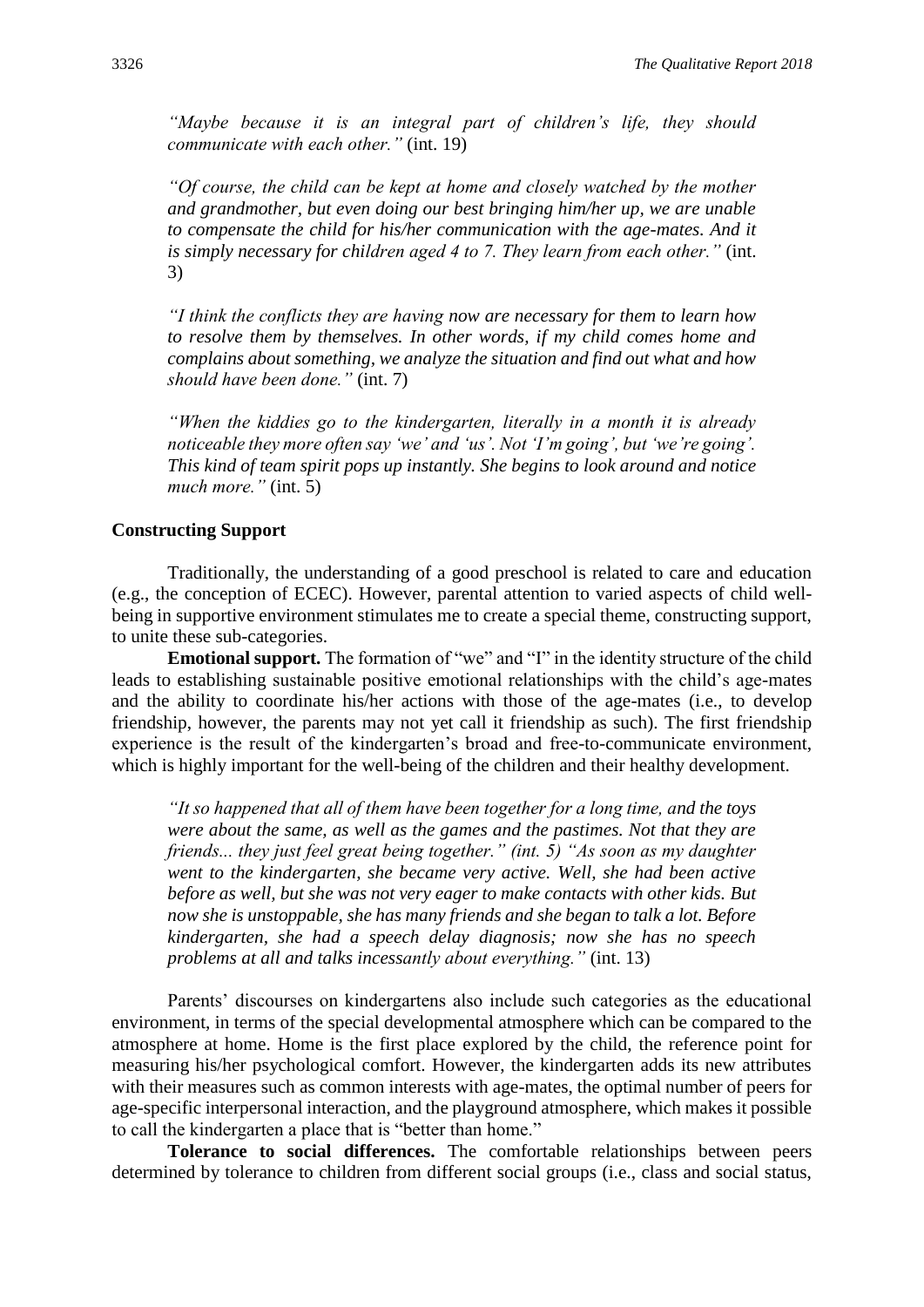ethnic groups, religiosity, disabilities). The parents try to contain the neutrality and declare the tolerant attitudes:

*"I don't see differences in my group. At least it is not noticeable for me."* (int.18)

However, they give a few examples of what could be notable in a child's appearance.

*"If some child who attends kindergarten expresses abusive words and my child repeats it at home, I say that we do not accept it in the family." (int. 17) "Rich?... It is hard to say. We all are different and have different understanding what is richness. And if you ask about groomed children, I say that there is nothing something like that. Every child neat, clean, and all parents care about their children."* (int. 18).

**Physical comfort.** The enlargement of the groups in compliance with the new educational norms enacted recently is perceived by the parents as a violation of the educational environment and the principles of its physical and psychological safety.

*"The groups have become very large and it is a flaw. We have a group of 25 people. What a shame - 25 people of that age is way too many. … He in his Tshirt put on inside out may not be noticed there now."* (int. 18)

This quotation also shows the connection between the fabric of the environment and the corporeality of the child and his/her perception of that environment through the routine experience of the body and his/her physical comfort and physical activity. This includes the daily schedule, meals, and the physical activity of the children, such as organized physical education classes or spontaneous daily activity while taking walks, for example. Medical support is also associated with corporeality and includes vaccinations, screening for head lice, and morning inspections on acute upper respiratory infections. The parents' stories about the life of their children in the kindergarten are consistent with this formal professional discourse and often make reference to the upbringing of the child through the bodily exploration of the environment, (i.e., in the kindergarten he/she is learning how to eat, dress, fall asleep, prepare for his/her classes, and take care of personal hygiene). These physical practices are arranged and fit into a rather tight schedule of activities to be exercised during the day, with a lot of external formal regulations to be observed (as per the Sanitary Regulations and Standards). These practices streamline the daily activities not only for the children, but for their parents as well.

#### **Actors: Parents and Teachers**

While the word, communication, was present in almost each answer to the question about the reasons for sending the child to the kindergarten, the personality and the role of the teacher remained almost unmentioned either in casual conversations with the parents or when spontaneously asked about the choice of such reasons. However, the role of the kindergarten teacher, and that of all the professionals working in the kindergarten as a whole, was defined by one of the parents as follows,

"*Here our children are being professionally prepared for grown-up life; this is the strong point of the kindergarten."* (int. 15)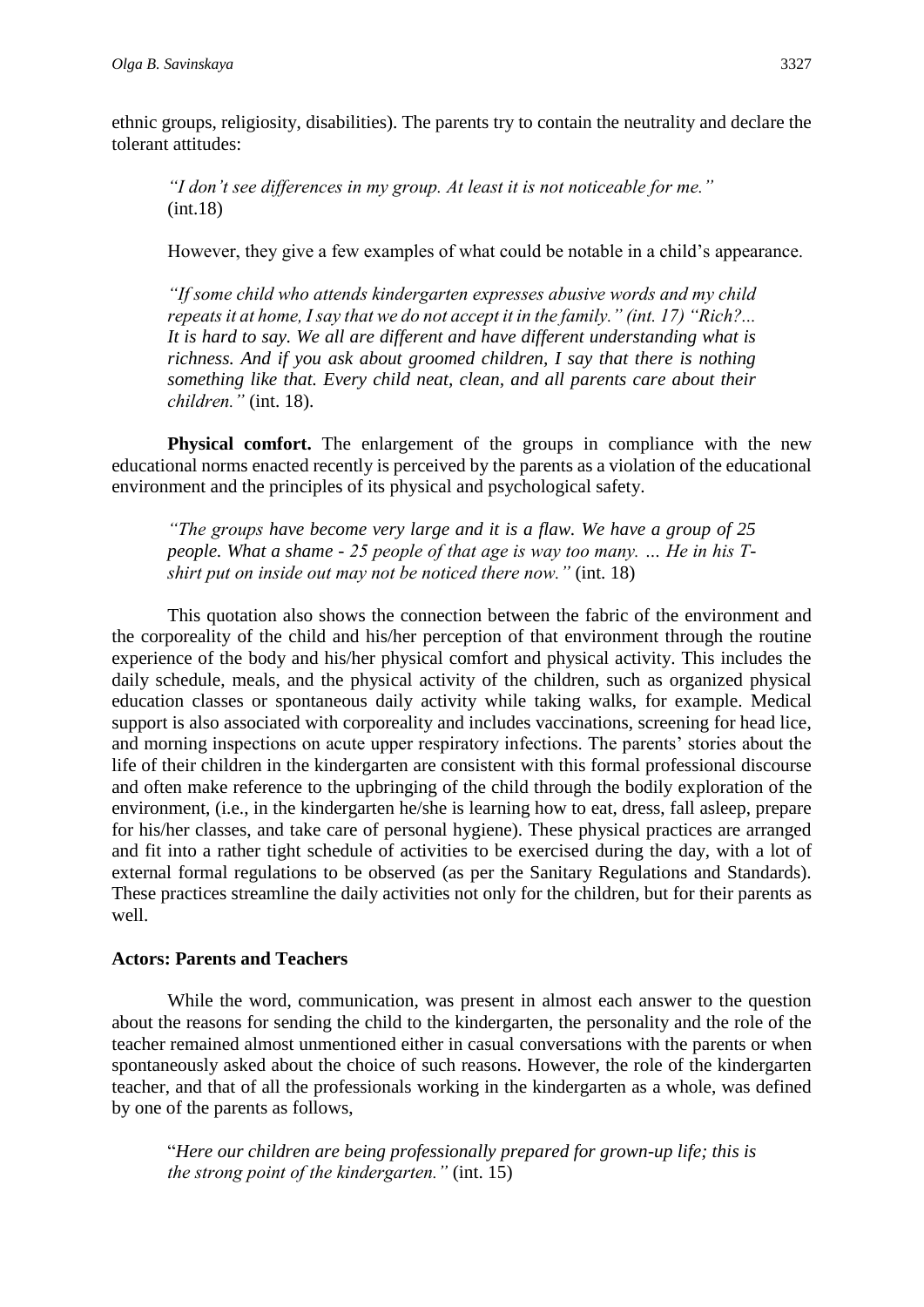The subject of the professionalism of preschool educational institutions as viewed in contrast to the education and upbringing of children in the family environment is essential. As noted above, although a good kindergarten is similar to a "home," the first provides for a fundamentally different learning environment. It is formed professionally through the efforts of the staff members, with their expertise and sound personal qualities that provide for their professionalism. The trend towards advancing the degree of professionalism can be seen in other countries as well. The significance of this trend is noted, for example, by Boyd (2013).

"Love for children" is the most important quality of the kindergarten teacher, which was indicated by almost all the informants. Most often, this versatile speech marker was not subjected to interpretation, for it was expected that the semantic framework in question was understood by both interlocutors. Some semantic shades of this cliché can be seen in further reflections on the role and qualities of the kindergarten teacher; however, what remains to be important is the integrity of the latter. The basic qualities of the kindergarten teacher's professionalism are associated by the parents with the teacher's ability to create a positive emotional background for the learning process. "The teacher must love children," have a "good psyche" and become a "second Mom." The friendly atmosphere of support should be the basis for the moments of contextual short-term strictness and the ability to discipline the children, make them pull themselves together to perform the tasks assigned, without which the education and upbringing of children are inconceivable. Also mentioned during the interviews were such qualities as the ability to listen to differing views and opinions, to help resolve conflicts, to control and dampen down irritation, to display patience, and to change the emotional tone of communication between the children by getting them carried away by means of a new unifying idea and maintaining positive relationships within the group. The educator's qualities are to be reflected in his/her ability to achieve patient and incremental, yet flexible conflict resolutions, in his/her total immersion in the work and life of the group, and in his/her creative approach and initiative.

*"I definitely like the fact that they are engrossed in their work. I have never heard them raising their voice at the children, nor has my child ever mentioned that to me. There have been no complaints that the children were called bad names. Everything's very polite. Conflicts among the children are settled gently. They take much care of the children and entertain them. They really do. They don't just observe."* (int. 8) *"Oh, I think patience is the greatest trait. Because one should be a brave and patient person to deal with 24 little rogues, yelling and hogging the covers."* (int. 12) *"The teacher must love children, I think, know how to get along with them, have a way with the child, and also have the energy and desire to come up with something, find non-standard solutions."*  (int. 17)

The parents can see the ongoing changes in the values pertinent to pre-school education and the role of the educator in modern socialization through the development of a new generation of children, who grow up in a world more open than their parents' world and who wish to form and express their own views, to experiment, and to open up new horizons (Shiyan, 2009). The new generations of children call for new professional qualities of kindergarten teachers that can help the child feel his/her own individuality and creativity and develop them.

*"Today's children tend to prove their opinions, they argue. The educator must be able to entertain them with something. If there is a conflict, punishment is*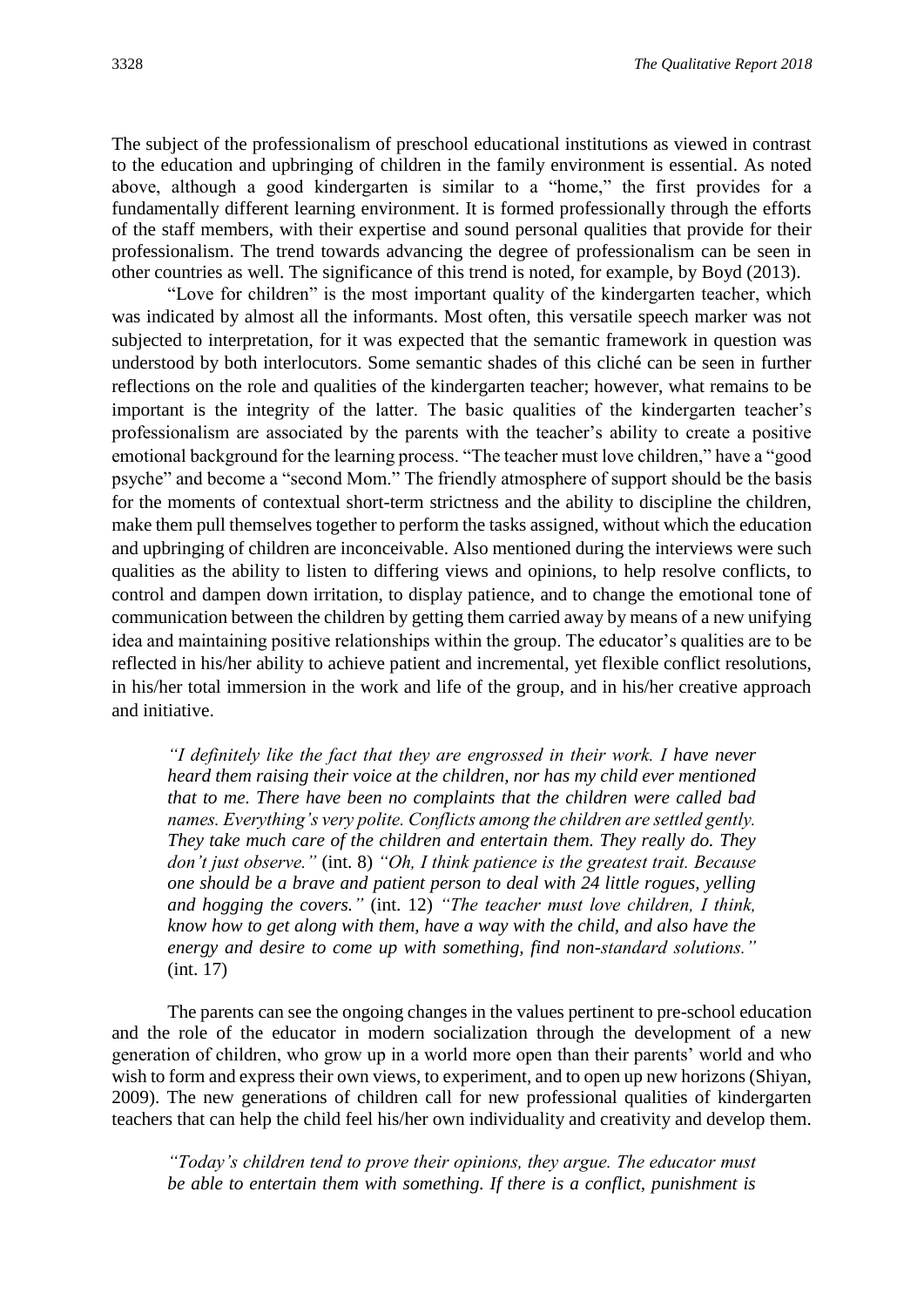*out of the question by all means. The teacher can say "sit down, relax," but it's better to offer something interesting to do."* (int. 2) *"I like them because they are very inventive, they come up with new games, they are preparing, and it is clear that the teachers spend their leisure time preparing to meet the kids, and they give good thought to arranging the celebrations and events. When there is a celebration or an event and someone begins to cry or something happens, one lady is keeping an eye on the situation, another is placating the child; in other words, everything is so tender and gentle. That's what I love. These people really have a sound mentality."* (int. 15)

The list of subcategories would be uncompleted without two ones that represent the ongoing, continues relationships between the teacher and parent, both as actors of the preschool education.

**Preparing and adaptation to kindergarten**. It is not easy to enter the kindergarten special environment. It is related to some activities at home that help children reach greater self-dependency and emotional comfort without significant adults.

*"She learned to eat herself, hold a spoon, dress off, dress on, clean the teeth, go to bed for day sleeping, but I suppose it was a natural process before the kindergarten attending."* (int. 2)

The parents' narratives on the process of preparing for kindergarten and the time of adaptation note the home as a first developing environment for a child by comparing home space and kindergarten. Kindergarten should become the continuing and consistent enlargement of a child's educational space. The kindergarten's space was evaluated by parents as "better than home," as it gives children more opportunities for emotional, physical, and social development.

**Openness and parents' participation opportunity**. The significance of the broadness of the environment and of the *parents' involvement in the educational process* shows in the organization of children's handicrafts exhibitions. Such permanent mini-exhibitions are held in the locker rooms, which are designed as a common space for both parents and children and arranged by the kindergarten staff as a kind of information center. However, any new information and impressions obtained by the child becomes a subject for discussion of the child's daily experience.

Respondent: *Then the handicrafts are put in the locker room on top of the lockers in specially designated places; in addition, there are many stands too. In other words, everything is exhibited; all the works can be picked up. All the artworks that they make there can be seen and picked up. And all the exhibits are updated regularly, not just once every half year.*

Interviewer: *And do the children like it themselves?*

Respondent: *Yes. On the one hand, the child does like it, but on the other hand, he/she can be dissatisfied with himself/herself. For example, the child did not make something the way he/she wanted. So he/she tells about it in detail, describing colorfully."* (int. 2)

Perhaps it is somewhat contrary to the stereotypical understanding of the role of the kindergarten, as well as to the official discourse on the new law, "On Education in the Russian Federation," but the subject of preparation for school found little response whatsoever. This subject was perceived by the parents only as a part of the general educational classes, along with physical education and music classes that have an overall educational potential, that is, to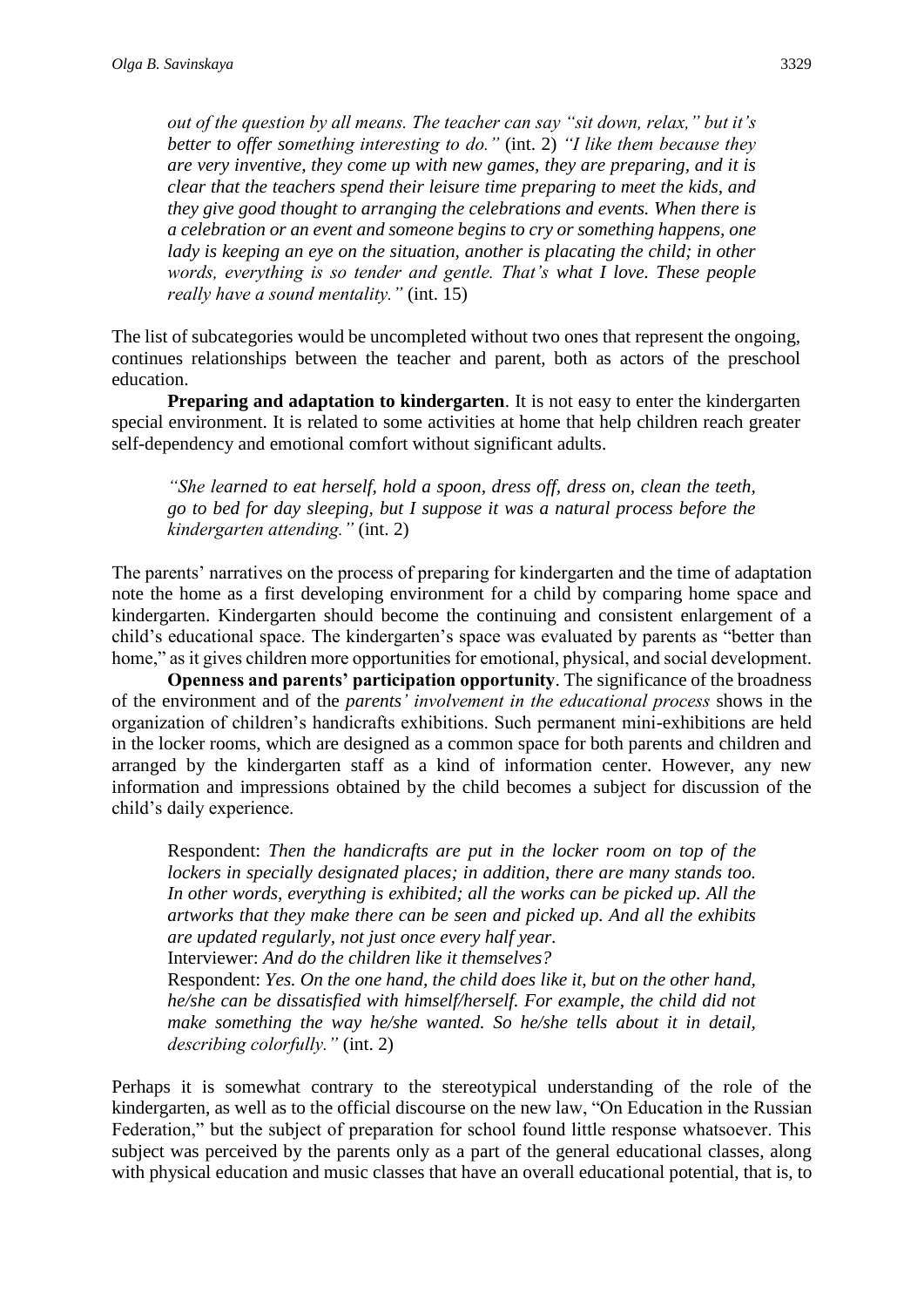make the children learn how to stick to the "in-class" behavioral patterns, to be able to hear and perform the tasks without being distracted. Thus, education per se turned out to be more important for the parents. However, a wide range of educational practices is still called for by the parents<sup>8</sup>. Moreover, pre-school education, as viewed by the parents, is a joint educational process whereby both the parents and the professional kindergarten teachers are engaged.

#### **Discussion**

What are the educational values most clearly highlighted in the stories of parents or in the discourses that these stories represent? The dominant semantic field of parent's kindergarten worth is an appeal to children's socialization, establishing a positive emotional climate in the environment of a kindergarten, supporting creativity and the initiative of children, and the development of a healthy lifestyle. Another significant issue is the physical and physiological comfort of child by supporting the first steps of children's autonomy in routines, which is associated with the Russian official discourse of "child care" that is usually expressed in the trinity of "catering, walking, and day sleeping." The teaching itself or the development of academic skills has a lesser value, especially for the early years. Primary socialization and the development of self-care practices create a special developmental space in early childhood education, realized by a team of professionals with specific competences within the walls of the kindergarten as a unique environment.

Secondly, parents value the high status of kindergarten teachers. They see them as their main partners in the education of children, as consultants, and as their "support and assistance." The high status of the educator, according to the parents, should be reflected in the salary, which has been increasing recently but still does not meet target levels. Together with increased status and public recognition of early childhood educator, the requirements for persons holding that status are increasing as well.

Surprisingly for me, the parents are good and involved actors, who know the life of children in the kindergarten in detail, can affordably describe different children's activities, define strong and weaker sides of kindergarten organization. Moreover, the results show that parental views are correlated with the basic principles of the ECEC standard: the organization of the physical space, a comfortable psychological and social environment (NCG ECEC, 2004,

p. 3). I combine and enrich the points and create the following classification of "educational environment" elements that reflect parents' view. They include schedule (space and time), security issues, communication and spontaneous peer games, physical activity, catering, emotionally comfortable climate, art and musical skills development, academic skills development, tolerance to differences, environment openness. The defined 10 sub-categories of the "educational environment" play more instrumental role.

Nevertheless, the limitation of my research is the qualitative sample, which cannot allow measurement of parental views on children's activities. That is why, the elaborated dimensions of parents' evaluation can be used for the further construction of multidimensional evaluation scale containing the set of Likert-scale items, which is the subject of my next research.

1

<sup>8</sup> It is noteworthy that the oldest and prestigious Russian professional preschool education journal is called *Early Childhood Education ("Doshkol'noye obrazovaniye")* which has been published since 1918.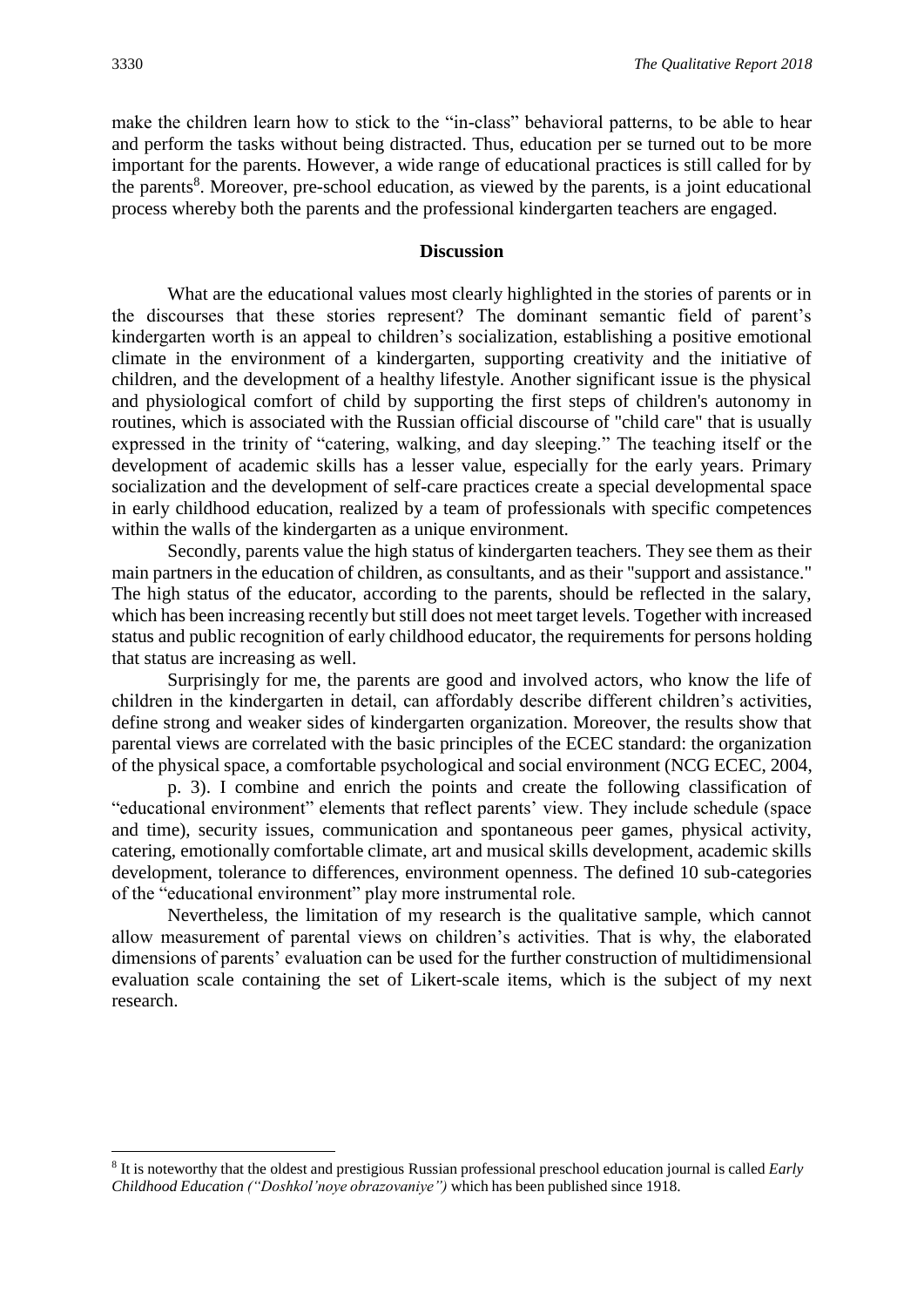#### **References**

- Andersson-Skog, L. (2007). In the shadow of the Swedish welfare state: Women and the service sector. *The Business History Review*, *81*(3), 451-470.
- Boyd, M. (2013). "I love my work but..." The professionalization of early childhood education". *The Qualitative Report*, *18*(36), 1-20. Retrieved from <http://nsuworks.nova.edu/tqr/vol18/iss36/1>
- Charmaz, K. (2011). *Constructing grounded theory. A practical guide through qualitative analysis* (2nd ed.). London, UK: Sage.
- Dahlberg, G., Moss, P., & Pence, P. (1999). *Beyond quality in early childhood & care: Postmodern perspectives*. London, UK: Palmer Press.
- Daly, M. (2004). *Family policy.* In H. Compston (Ed.), *Handbook of public policy in Europe* (pp. 352-360). Basingstoke, UK: Palgrave Macmillan.
- Daly, M., & Rake, K. (2003). *Gender and the welfare state: care, work and welfare in Europe and the USA*. Cambridge, UK: Polity Press.
- Denzin, N. K. (1970). *The research act in sociology.* Chicago, IL: Aldine.
- Duncan, G. J., & Magnuson, K. (2013). Investing in preschool programs. *The Journal of Economic Perspectives*, *27*(2), 109-131.
- Esping-Andersen, G., Gallie, D., Hemerijch, A., & Myles, J. (2003). *Why we need a new welfare state?* Oxford, UK: Oxford University Press.
- Gamova, S. N., Gerasimova E. N., & Derkunskaya V. A. (2014). *Uspekh. Primernaya osnovnaya obshcheobrazovatel'naya programma doshkol'nogo obrazovaniya*  [Success. Exemplary basic educational program of preschool education]. Moscow, RU: Prosveshchenie. [In Russian]
- Glaser, B., & Strauss, A. (1967). *The discovery of grounded theory*. Chicago, IL: Aldine.
- Greenberg, M. (2007). Next steps for federal child care policy. *The Future of Children*. *The Journal Issue: The Next Generation of Antipoverty Policies*, *17*(2), 73-96.
- Günindi, Y. (2013). An evaluation of social adaptation skills of children with and without preschool education background based on their mothers' views. *US - China Education Review*, *3*(2), 80-90.
- Gurko, T. A. (2008). *Brak i roditel'stvo v Rossii* [Marriage and parenting in Russia]. Moscow, RU: Institute of Sociology RAN. [In Russian]
- Heckman, J. J. (2006). Skill formation and the economics of investing in disadvantaged children. *Science*, *312*(6), 1900-1902.
- Il'ina, M.A. (2007). Detskiy sad kak mekhanizm realizatsii «kontrakta rabotayushchey materi» (na materialakh Sankt-Peterburga)" [Kindergarten as the mechanism of "working mother contract" implementation]. In O. B. Savinskaya (Ed.), *Obshchestvennaya ekspertiza protsessa transformatsii sistemy doshkol'nykh uchrezhdeniy* [Public expertise of transformation of preschool network]. Saint Petersburg, RU: LEMA. [In Russian]
- Karabchuk, T. S., & Nagernyak, M. (2013). Determinanty zanyatosti dlya materey v Rossii" [The Determinants of mothers' employment in Russia]. *The Journal of Social Policy Studies*, *11*(1), 25-48. [In Russian]
- Katrien, Van L., Peeter, J., & Vandenbroeck, M. (2012). Early childhood education and care in Europe: Re-thinking, re-searching and re-conceptualising policies and practices. *European Journal of Education*, *47*(4), 527-541.
- Kimiko, T., & Lowry, D. (2013). Mental well-being of mothers with preschool children in Japan: The importance of spousal involvement in childrearing. *Journal of Family Studies*, *19*(2), 185-195.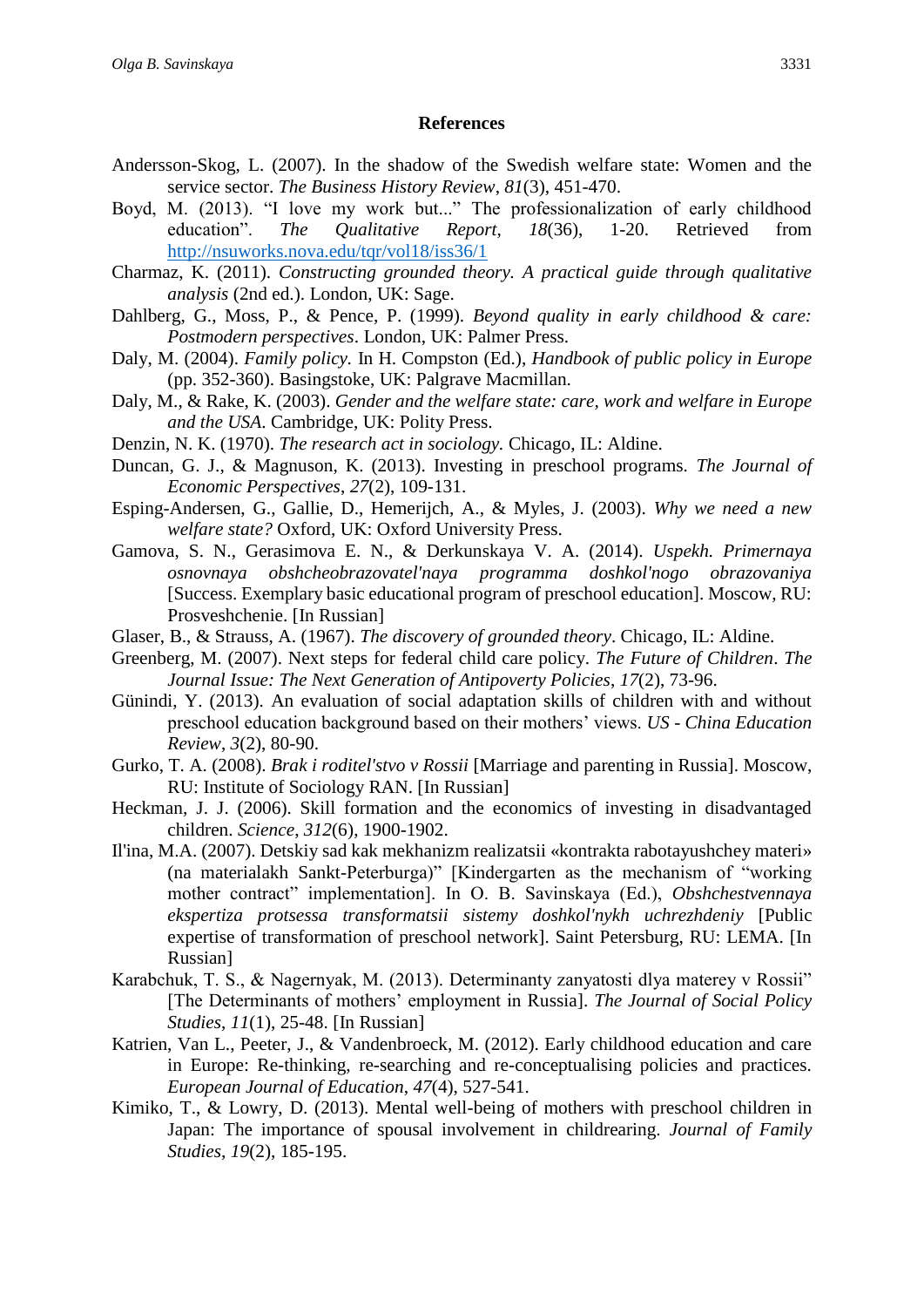- Kreusler, A. (1970). Soviet preschool education. *The Elementary School Journal, 70*(8), 429- 437.
- Lincoln, Y. S., & Guba, E. G. (1985). *Naturalistic inquiry.* Newbury Park, CA: Sage.
- Mikhaylova-Svirskaya, L. V. (2014). *Individualizatsiya obrazovaniya detey doshkol'nogo vozrasta. Posobie dlya pedagogov DOO* [The individualization of preschoolers' education. The handbook for ECEC teachers]. Moscow, RU, Prosveshchenie. [In Russian]
- NCG ECEC (National Curriculum Guidelines on Early Childhood Education and Care in Finland). (2004). *Stakes*. Retrieved from [https://www.julkari.fi/bitstream/handle/10024/75535/267671cb-0ec0-4039-b97b-](https://www.julkari.fi/bitstream/handle/10024/75535/267671cb-0ec0-4039-b97b-7ac6ce6b9c10.pdf?sequence=1)[7ac6ce6b9c10.pdf?sequence=1](https://www.julkari.fi/bitstream/handle/10024/75535/267671cb-0ec0-4039-b97b-7ac6ce6b9c10.pdf?sequence=1)
- Naudeau, S. S., Kataoka, N., Valerio, A., Neuman, M. J., & Elder, L. K. (2011). *Investing in young children: An early childhood development guide for policy dialogue and project preparation*. Washington, DC: The World Bank.
- OECD Directorate for Education. (2004). *Early childhood education and care policy. Canada.*
- *Country note*. Retrieved from:<http://www.oecd.org/education/school/33850725.pdf> OECD. (2013). *Strengthening social cohesion in Korea.* Paris, France: OECD Publishing.
- Retrieved from<http://dx.doi.org/10.1787/9789264188945-en>
- Patton, M. (2002). *Qualitative research and evaluation methods* (3rd ed.). Beverly Hills, CA: Sage.
- Rapoport, R., Bailyn, L., Fletcher, J. K., & Pruitt, B. H. (2002). *Beyond work-family balance: Advancing gender equity and workplace performance*. San Francisco, CA: Jossey-Bass.
- Rzhanitsyna, L. S. (2011). Molodye sem'i s det'mi: kto takie, kak zhivut, chego khotyat [Young families with children: Who they are, how they live, what they want]. *SOTSIS*, *3*, 85- 94. [In Russian]
- Savinskaya, O. B. (2011). Tsennost' zanyatosti i predpochteniya v usloviyakh truda moskovskikh materey doshkol'nikov [The value of employment and work condition preferences of mothers in Moscow]. *Zhenshchina v Rossiyskom Obshchestve* [Women in Russian Society], *4*, 75-87. [In Russian]
- Savinskaya, O. B. (2014). Znachimost' uslug detskogo sada kak sotsial'nogo instituta [The importance of kindergarten as a social institute]. *Ekonomicheskie i Sotsial'nye Peremeny: Monitoring Obshchestvennogo Mneniya* [Economic and Social Change: Monitoring Public Opinion], *6*, 165-173. [In Russian]
- Shiyan, O. A. (2009). Dialekticheskaya zadacha dlya doshkol'nikov [A dialectical task for preschoolers]. *Sovremennoe doshkol'noe obrazovanie* [Modern preschool education], *4*, 42-50. [In Russian]
- Vandenbroeck, M., Coussée, F., & Bradt, L. (2010). The social and political construction of early childhood education. *British Journal of Educational Studies*, *58*(2), 139-153.
- Weiss, C. H. (1998). *Evaluation: Methods for studying programs and policies* (2nd ed.) Upper Saddle River, NJ: Prentice Hall.
- Yakobson, S. G., Grizik, T. I., Doronova, T. N., Solov'eva, E. V., & Ekzhanova, E. A. (2014). *Raduga. Primernaya osnovnaya obrazovatel'naya programma doshkol'nogo obrazovaniya (proekt)* [The rainbow. The base educational program for preschoolers (the draft)]. Moscow, RU: Prosveshchenie. [In Russian]

#### **Author's Note**

Olga Savinskaya is an Associate Professor of Sociology at the National Research University Higher School of Economics - Moscow. Her research and writing focuses on inequality, social policy, oppression and empowerment of children; early childhood and